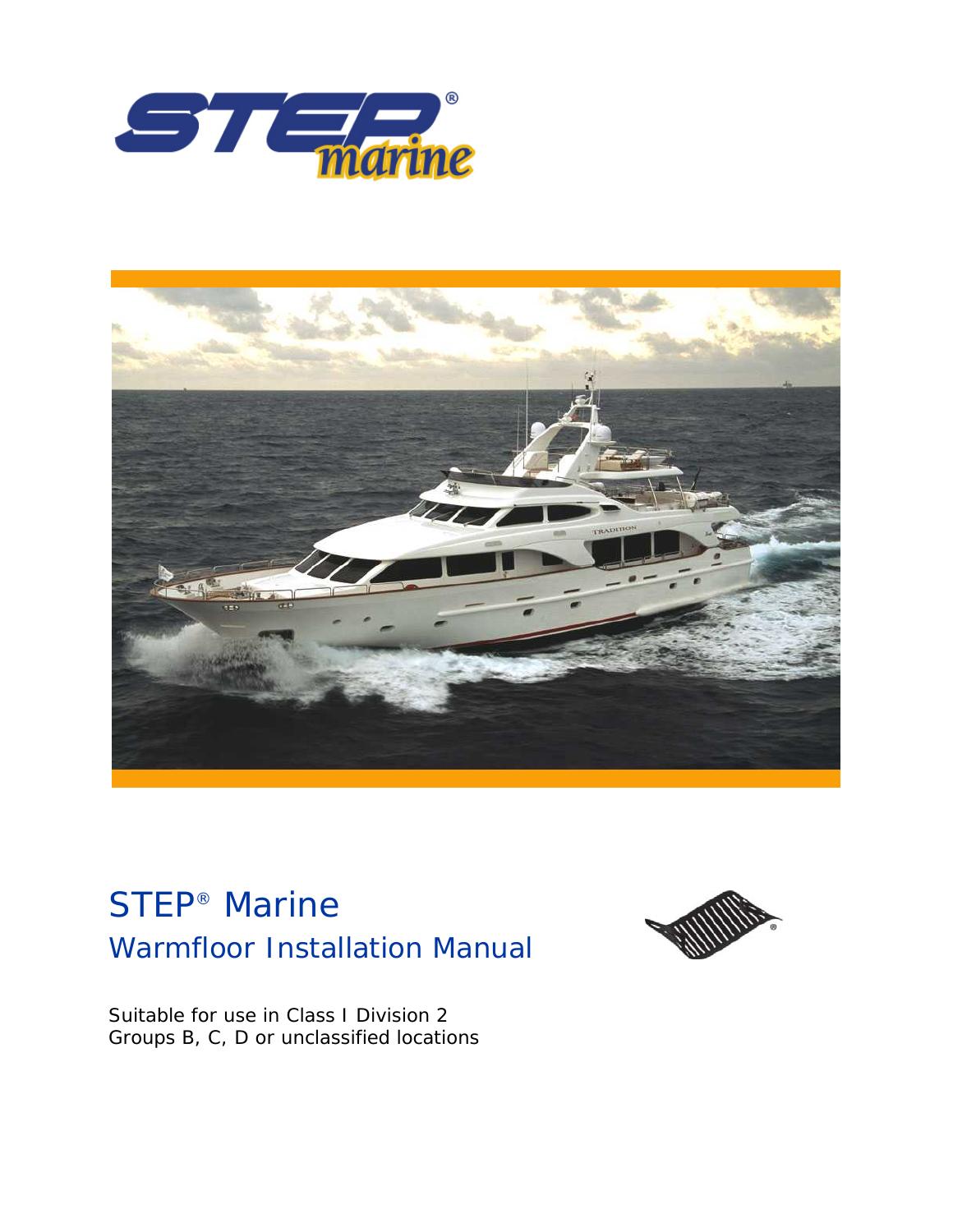# **Contents**

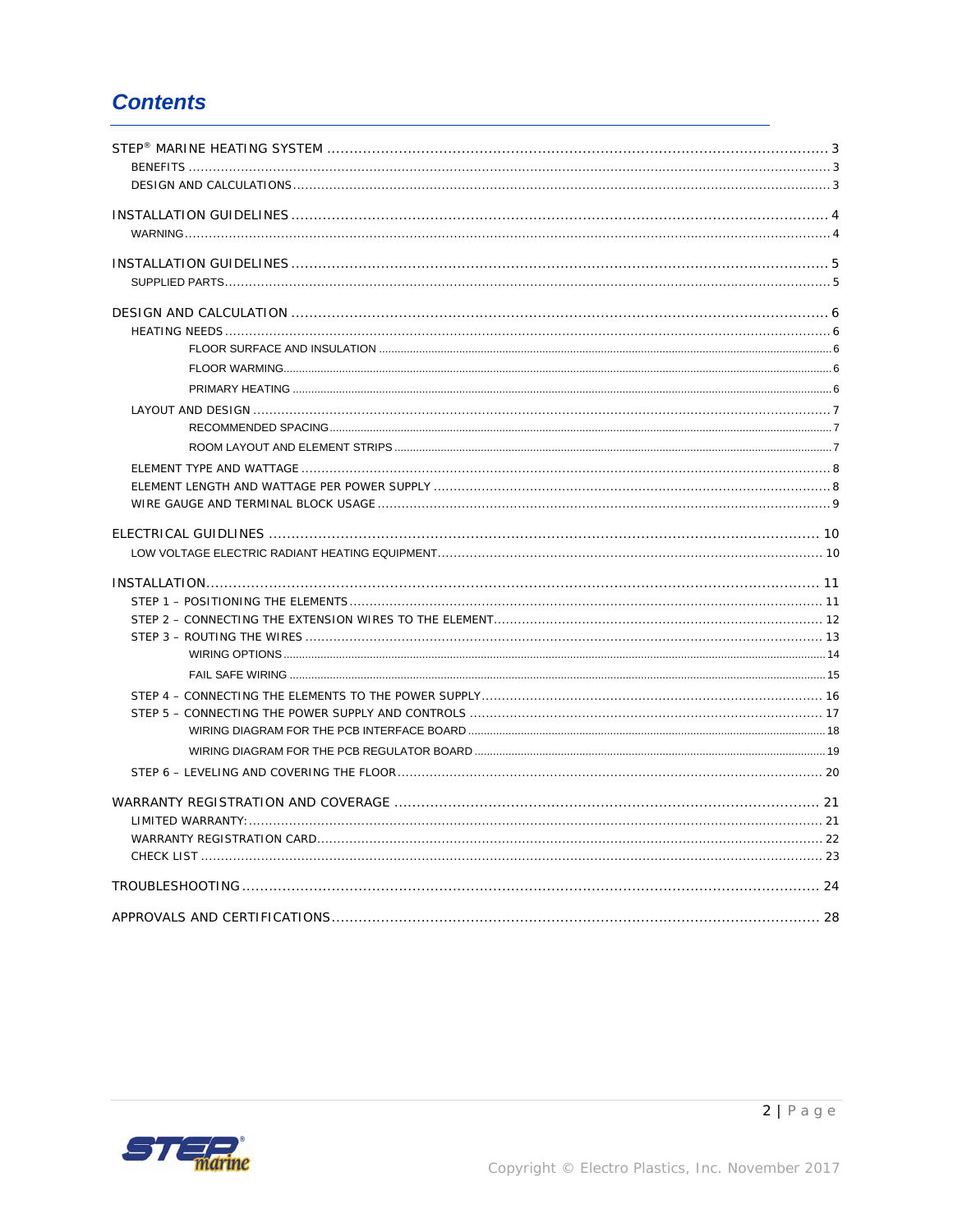### **BENEFITS**

- STEP<sup>®</sup> Marine is a flat, flexible and thin heating element.
- The heating element can be cut to length at the jobsite.
- The element can be stapled/nailed without affecting the conductivity (do not penetrate the two conductors on each side).
- The element can easily be bent 90 degrees to fit any contour.
- The element is strong and has no failure rate during installation.
- STEP<sup>®</sup> Marine can be used under almost any flooring including tile, stone, wood, laminate, resilient and carpet.
- The system is ideal for both renovation and new construction.
- No room is too small or too large to be heated with STEP® Marine.
- Because the product is thin, 3/64" (1.2mm), it can be installed without changing the height of molding, doors or cabinets.
- The system is designed to simplify the individual control of each room.
- STEP<sup>®</sup> Marine has the ability to self-regulate as the material gets warmer, less electricity passes through the polymer - therefore it is extremely energy-efficient.
- The element acts on its whole surface as a sensor and cannot overheat.
- This unique Nano technology has been around for over 30 years.
- This heating system is very versatile and can be used for residential, commercial, industrial and marine applications. From taking away the chill of cold floors to keeping free of ice and snow driveways, ship decks and more.
- If it needs heating STEP<sup>®</sup> Marine has the solution.

### **DESIGN AND CALCULATIONS**

- The installation shall be calculated and a layout made to determine the materials required.
- The more specific the layout the easier will be the installation. Indicate for each area:
	- Exact room measurements and fixed fittings.
	- Placement and number of strips of elements.
	- Length and wattage per element strip.
	- Location of power source, including control and power supply(s).
	- If required, location of electrical box and terminal block(s).
	- Wire size and length according to load and distance to the power source.
	- Size of power supply or DC controller.
	- Load distribution on the interface board(s).

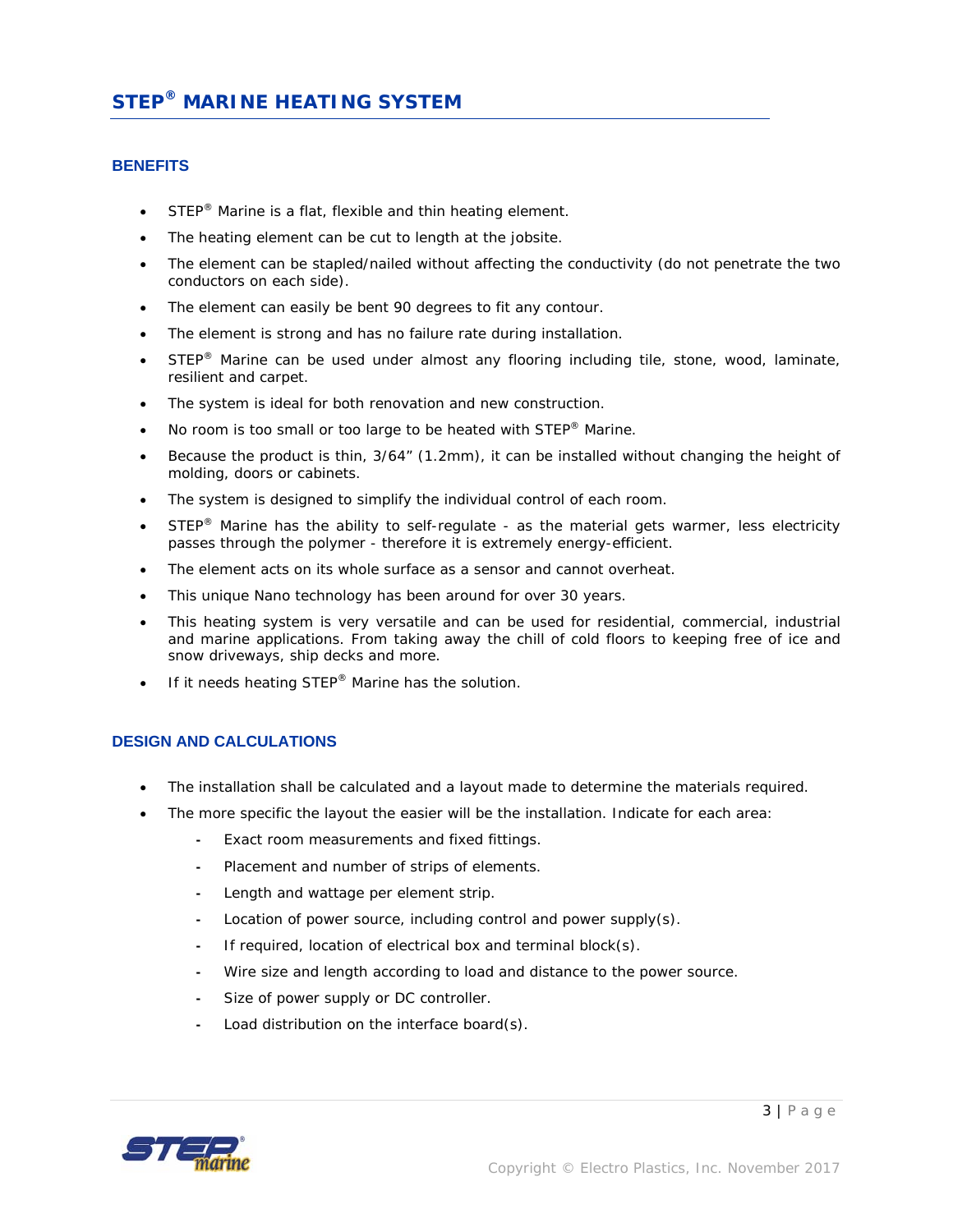### **BEFORE STARTING**

- Choose qualified personnel who are familiar with the  $\text{STEP}^{\circledast}$  Marine heating system.
- This is an electric heating system and requires trained personnel in the National Electrical Code that understands the importance of preventing mistakes that can cause an electrical fire.
- For energy efficiency, thermal insulation is required under the heating elements. Remember that hot goes to cold, equally in all directions.
- The heating elements can be installed on any dry, clean, non-conductive, and structurally sound surface.
- Floor temperature should be at least  $41^{\circ}F$  (5°C) when installing the elements.
- The installation shall be made in accordance with local codes, ordinances, trade practices, and manufacturers' instructions.
- Make sure that all materials used are approved for the specific application and have no adverse compatibility with the heating elements.
- Use only components recommended by the manufacturer.
- Read and follow the installation instructions to assure having the best satisfaction for a comfortable and energy efficient heating system.

### **WARNING**

- HEATING ELEMENTS SHOULD NOT TOUCH, CROSS OR OVERLAP AT ANY POINT.
- DO NOT ALLOW EXTENSION WIRES TO CROSS ONE ANOTHER OR THE HEATING ELEMENT.
- DO NOT USE PIERCED OR DAMAGED HEATING ELEMENT.
- DO NOT PUT NAIL, STAPLE OR ANY METALLIC OBJECT THROUGH TERMINALS AND BUS BRAIDS.
- HEATING ELEMENT IS REQUIRED TO BE INSTALLED BY QUALIFIED PERSONNEL IN ACCORDANCE WITH LOCAL AND NATIONAL CODES SUCH AS NEC IN U.S., CEC IN CANADA.
- HEATING ELEMENTS SHOULD BE TESTED AND MEASURED BEFORE BEING COVERED.
- READ AND FOLLOW ALL INSTRUCTIONS.

These installation instructions assume that the  $\text{STEP}^{\otimes}$  Marine system to be installed has been designed by Electro Plastics, Inc. or by the shipyard engineering office, and is being installed according to the proposed Design Specifications, Terms & Conditions of Sale and Limited Warranty provided with the STEP<sup>®</sup> Marine quotation.

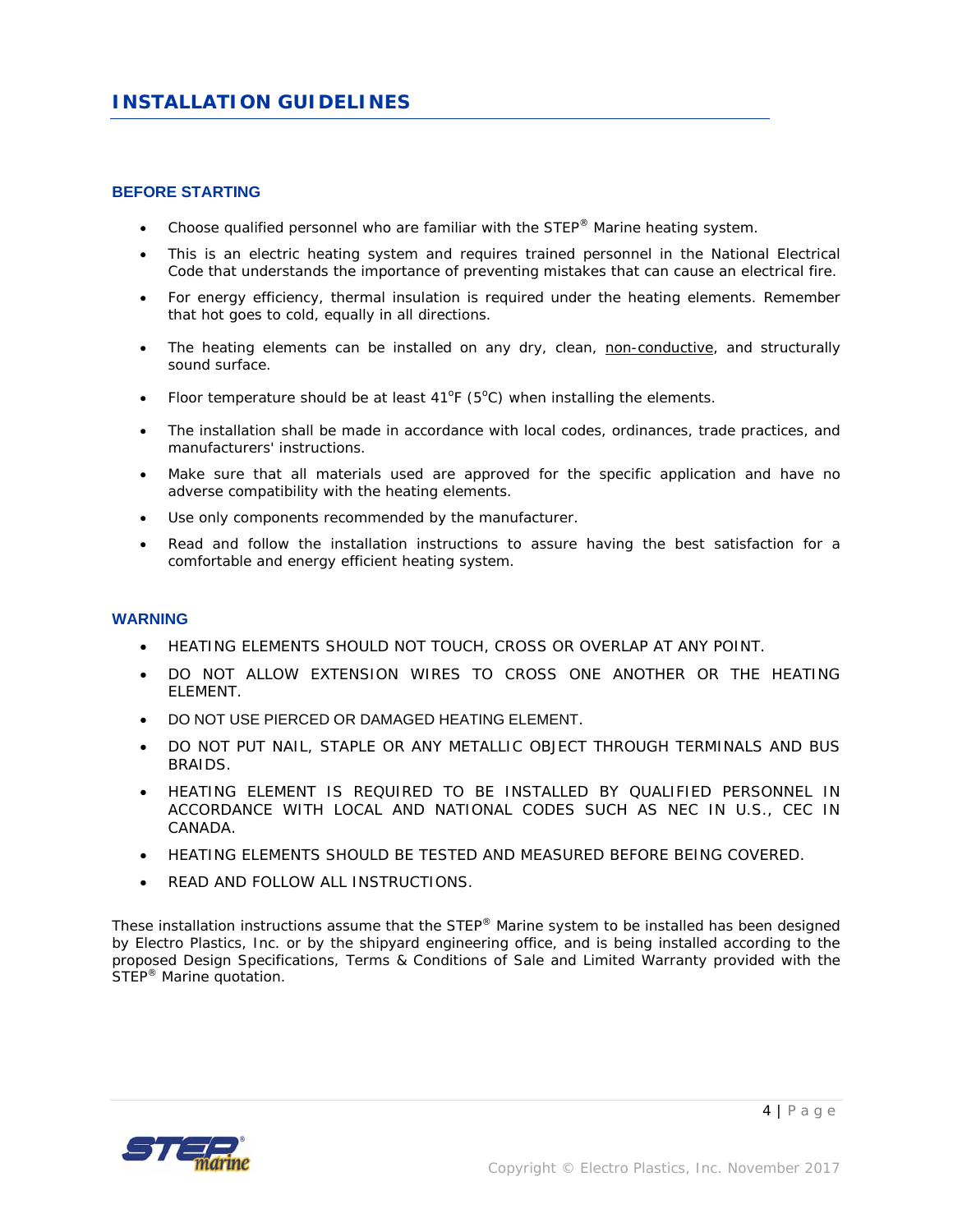### *INSTALLATION GUIDELINES*

### **SUPPLIED PARTS**





**STEP® Heating Element STEP® AC Power Supply STEP® DC Controller**   $EPI-LX-R-250W-24V$ MEP-30-36W-24V EPI-LX-R-500W-24V EPI-DC-M2 EPI-LX-R-100W-24V EPI-LX-R-1500W-24V EPI-DC-M4





Connectors (tinned copper) Sealant Tape Tape Stranded tinned copper 2-Bar tinned copper



**STEP<sup>®</sup> C&T Kit (10)**<br>
Connectors (tinned copper) Tcu 12AWG or Tcu10AWG Terminal Board







**STEP® TOOL-PRO Signal Wire (3-Con) STEP Touch®**



Recommended crimp From thermostat to EPI-LX-TC – Thermostat<br>
Tool for connectors AC or DC Controller EPI-LX-TS – External AC or DC Controller EPI-LX-TS – External Sensor

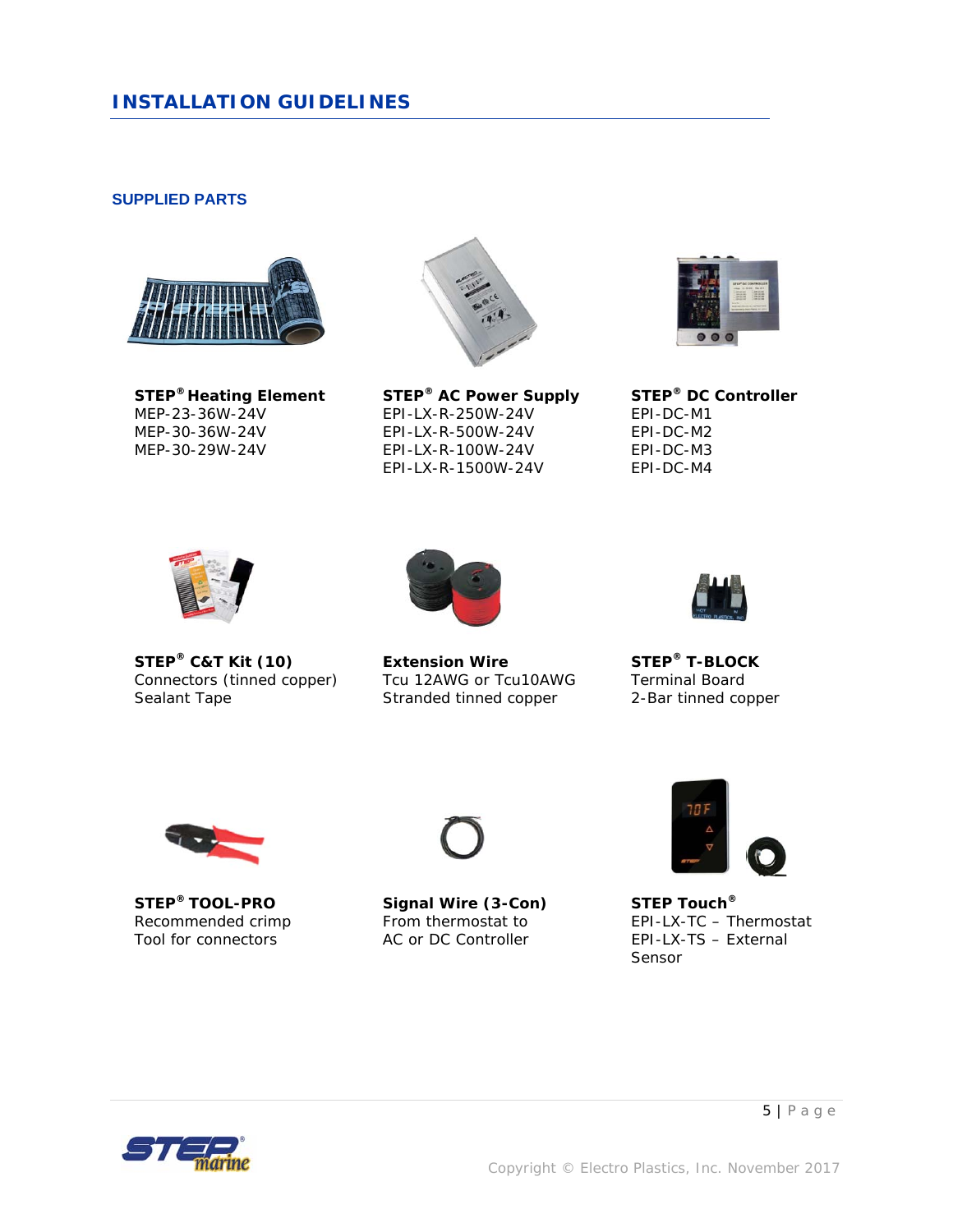### **HEATING NEEDS**

Decide on the application of the floor heating system before starting design and calculations. The calculations should take into considerations:

- Heating required; primary heat, complementary heat, or floor warming.
- Outside average temperature, insulation values and room size.
- Additions and conservatories may need to be calculated according to usage and construction.

### FLOOR SURFACE AND INSULATION

- For energy efficiency, thermal insulation is required under the heating elements. Remember that hot goes to cold, equally in all directions.
- The heating elements can be installed on any dry, clean, non-conductive, and structurally sound surface.
- Floor temperature should be at least  $65^{\circ}F(18^{\circ}C)$  when installing the elements.
- For health reasons, the floor surface temperature should not exceed 85ºF (29ºC).

### FLOOR WARMING

Floor warming systems take the chill out of cold floors, but are not designed to be the primary heat source. Typically a floor warming system is installed in the bathroom and underneath tiles in the kitchen, hallway or other areas where you want the comfort of under floor heating. When used as a complementary heat source it shall provide a gentle and even under floor heating experience in addition to the existing heating system in the house.

- For floor warming evaluate the needs for each area: room type; available open floor space and floor covering.
- Bathrooms may require more heat and this can be achieved by selecting heating elements with a higher wattage or placing elements under tubs or shower pans, in walls or behind mirrors.
- Use a floor sensor to avoid competing thermostats from other heat sources.

#### PRIMARY HEATING

For primary heating a heat loss calculation is required. This can be done per room or for the whole house. STEP® Marine provides services for project specific heat loss calculations.

- Perform a heat loss calculation to identify the wattage needed to heat the area to the required temperature in your location.
- You will need to know the type of construction, the measurements and insulation values of the floor, walls (including windows and doors) and ceiling.
- Design the spacing between the elements and/or use an element type with higher wattage to get the necessary wattage.

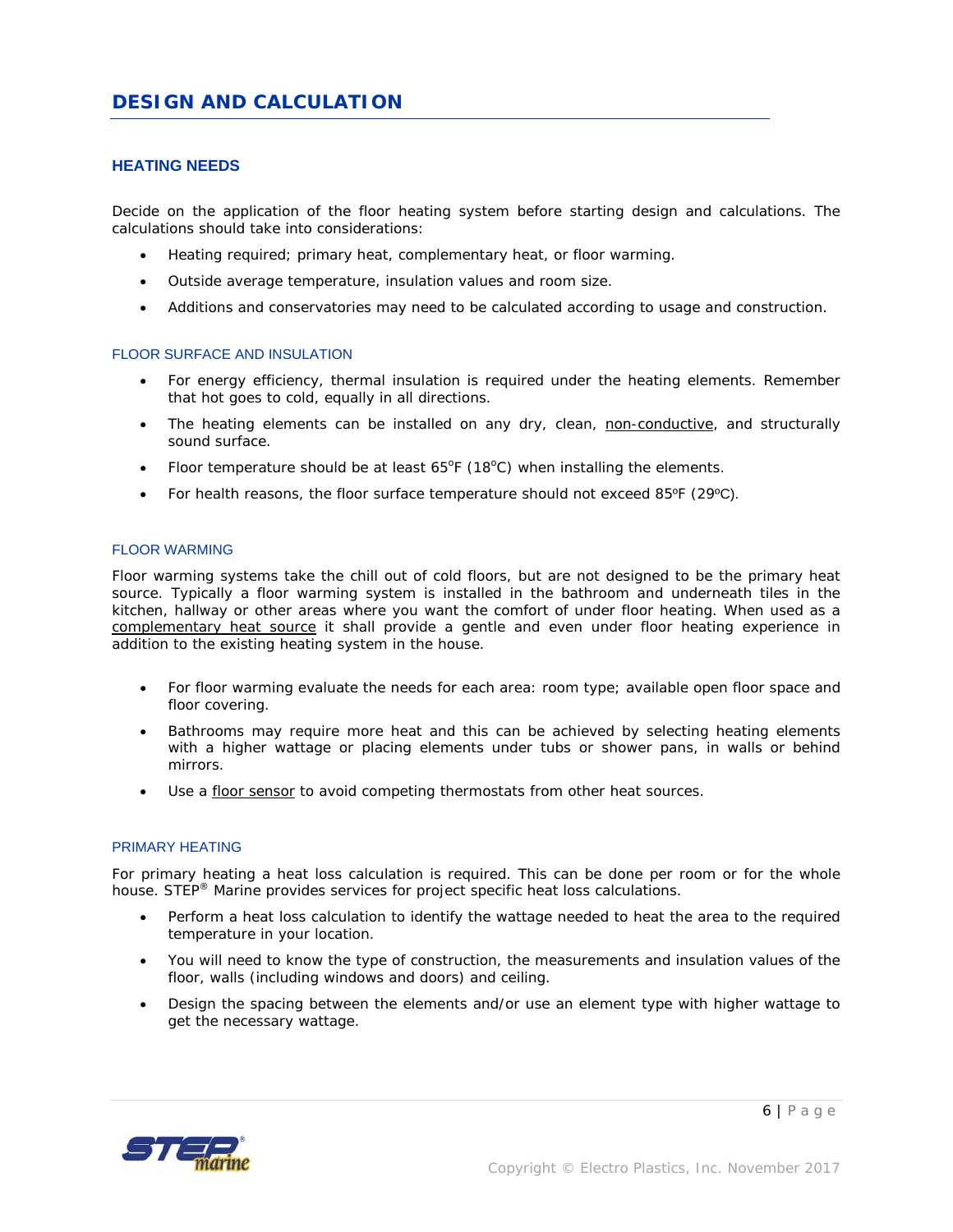### **LAYOUT AND DESIGN**

#### RECOMMENDED SPACING

Maximum recommended spacing between strips of elements:

| Ceramic tile, natural stone, resilient | 2 - 3 inches 5 - 7.5 cm |  |
|----------------------------------------|-------------------------|--|
| Hardwood, laminate                     | 2 - 5 inches 5 - 13 cm  |  |
| Carpet                                 | 2 - 8 inches 5 - 20 cm  |  |

Where the heating needs are less than 3.5 W/sqft. (38 W/m2), plan the distribution so that the strips of elements do not exceed the recommended spacing to avoid uneven temperatures (i.e., cold spots between the strips of elements). Or, use an element with less wattage.

### ROOM LAYOUT AND ELEMENT STRIPS

Measure the room(s) and create a drawing of the area to be heated. Make sure to draw in any fixed fixtures and other areas where heating is not to be installed.

#### *Position heating elements, power supply and thermostat*



Position the elements in the most convenient direction to have as few strips as possible taking in consideration where the wires will be connected.

- 1) Make sure to place elements close, in front of the vanity, shower and toilette.
- 2) In narrow areas where the distance between the strips is more than the recommended spacing consider:
	- a. changing direction of the elements
	- b. adding more distance between the wall and the first element
	- c. using 9" wide elements
- 3) Indicate number and length of each strip.
- 4) Position the thermostat on an interior wall away from windows, doors and other areas with draft.
- 5) The power supply must be installed in a well-ventilated area in accordance with Article 450 of the National Electric Code. Provide sufficient clearance for free flow of air to allow adequate cooling. Keep delicate and flammable materials away from the power supply enclosure.

**NOTE:** Make sure to always place element strips perpendicular to hardwood and engineered floors.

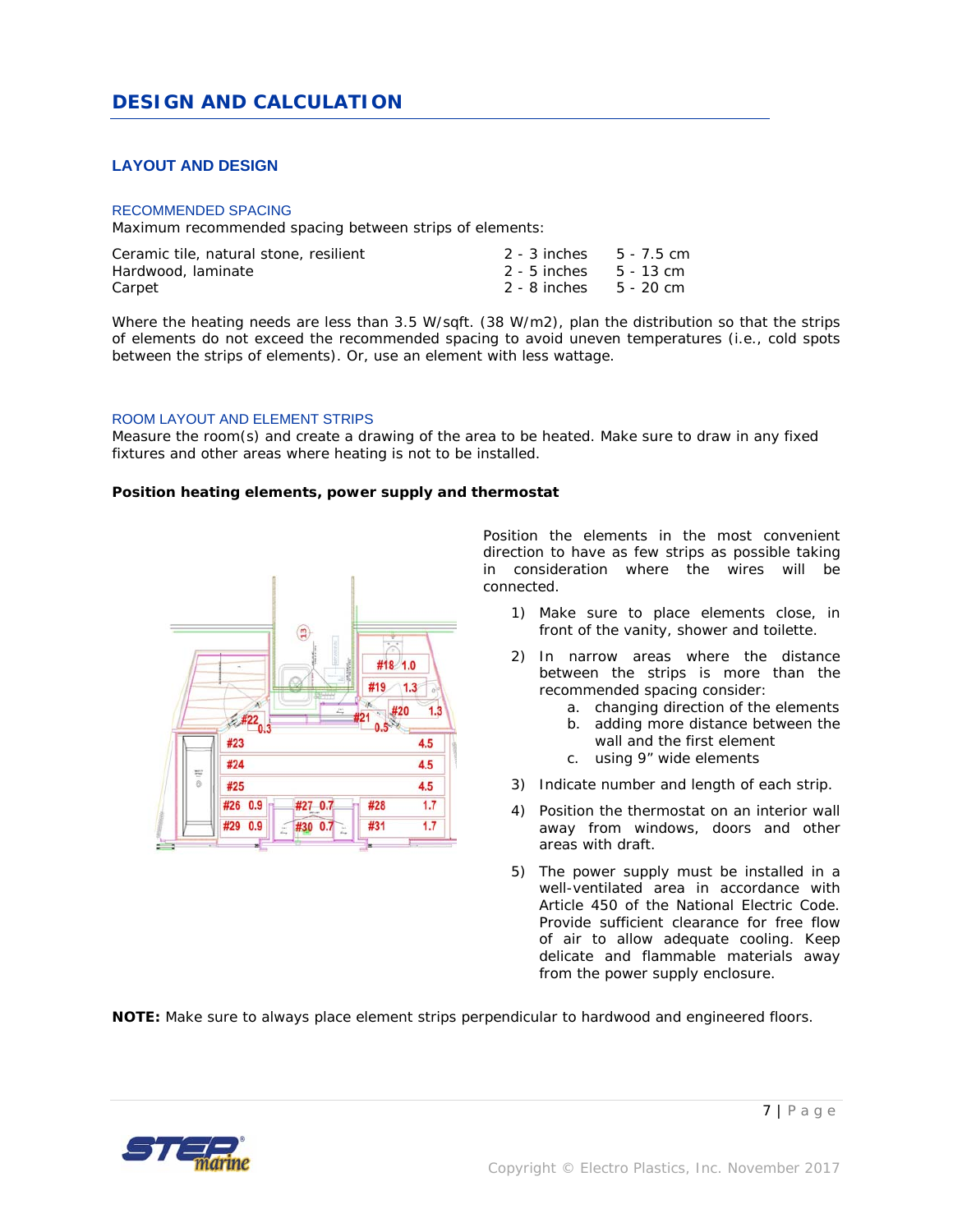### **ELEMENT TYPE AND WATTAGE**

The default heating element for floor warming projects and most primary heating projects is MEP-30-36W. Installing heating elements with substantially higher wattage than needed will make the system more reliant on a thermostat and thereby decrease energy efficiency.

Choose the appropriate heating element according to the heating needs, available open floor space to be heated and floor covering.

| ELEMENT DATA at 24 VOLTS @ 68°F |                   |             |        | <b>INSTALLATION DATA</b> |                                                                |                                  |      |      |      |     |     |
|---------------------------------|-------------------|-------------|--------|--------------------------|----------------------------------------------------------------|----------------------------------|------|------|------|-----|-----|
| <b>Element Type</b>             |                   | <b>Ohms</b> | Linear | <b>Density</b>           | Max. length<br>Element spacing and wattage per sqft.<br>@ 450W |                                  |      |      |      |     |     |
| <b>Width</b>                    | <b>Model</b>      | /ft.        | W/ft.  | W/sqft.                  | feet                                                           | 3"<br>5"<br>8"<br>2"<br>4"<br>12 |      |      |      |     |     |
|                                 |                   |             |        |                          |                                                                |                                  |      |      |      |     |     |
| 9"                              | <b>MEP-23-36W</b> | 52          | 11.0   | 14.6                     | 41                                                             | 12.4                             | 11.7 | 11.0 | 10.2 | 8.8 | 7.3 |
|                                 |                   |             |        |                          |                                                                |                                  |      |      |      |     |     |
| 12"                             | <b>MEP-30-36W</b> | 52          | 11.0   | 11.0                     | 41                                                             | 9.4                              | 8.8  | 8.3  | 7.7  | 6.6 | 5.5 |
|                                 |                   |             |        |                          |                                                                |                                  |      |      |      |     |     |
| 12"                             | <b>MEP-30-29W</b> | 64          | 9.0    | 9.0                      | 50                                                             | 7.7                              | 7.2  | 6.8  | 6.3  | 5.4 | 4.5 |

*Table: Element type and wattage* 

### **ELEMENT LENGTH AND WATTAGE PER POWER SUPPLY**

The EPI-LX-R power supply series consist of one to three 500 watts circuits.

Designed wattage is 90% or 450 watts.

- 1) Do not exceed the maximum length @ 450W for the selected element in table "Element type and wattage"
- 2) Combine element strips from the layout to optimize distribution for each 450 watt circuit in the power supply.

| <b>POWER SUPPLY</b>     | <b>DIMENSIONS</b>       |                        |                        | <b>PRIMARY CIRCUIT BREAKER</b> |                |                | <b>SECONDARY CIRCUIT</b><br><b>BREAKER</b> |
|-------------------------|-------------------------|------------------------|------------------------|--------------------------------|----------------|----------------|--------------------------------------------|
| <b>Transformer Type</b> | <b>Height</b><br>(inch) | <b>Width</b><br>(inch) | <b>Depth</b><br>(inch) | <b>120 VAC</b>                 | <b>208 VAC</b> | <b>230 VAC</b> | <b>24 VAC</b>                              |
|                         |                         |                        |                        |                                |                |                |                                            |
| <b>EPI-LX-R-250W</b>    | 7.4                     | 6.9                    | 3.5                    | 5A                             |                | 2.5A           | 1 x 15A                                    |
|                         |                         |                        |                        |                                |                |                |                                            |
| <b>EPI-LX-R-500W</b>    | 14.4                    | 6.9                    | 3.5                    | 10A                            | 5A             | <b>5A</b>      | $1 \times 25A$                             |
|                         |                         |                        |                        |                                |                |                |                                            |
| EPI-LX-R-1000W          | 22.4                    | 6.9                    | 3.5                    | 15A                            | 10A            | 10A            | 2 x 25A                                    |
|                         |                         |                        |                        |                                |                |                |                                            |
| EPI-LX-R-1500W          | 28.4                    | 6.9                    | 3.5                    | 20A                            | 15A            | 15A            | 3 x 25A                                    |

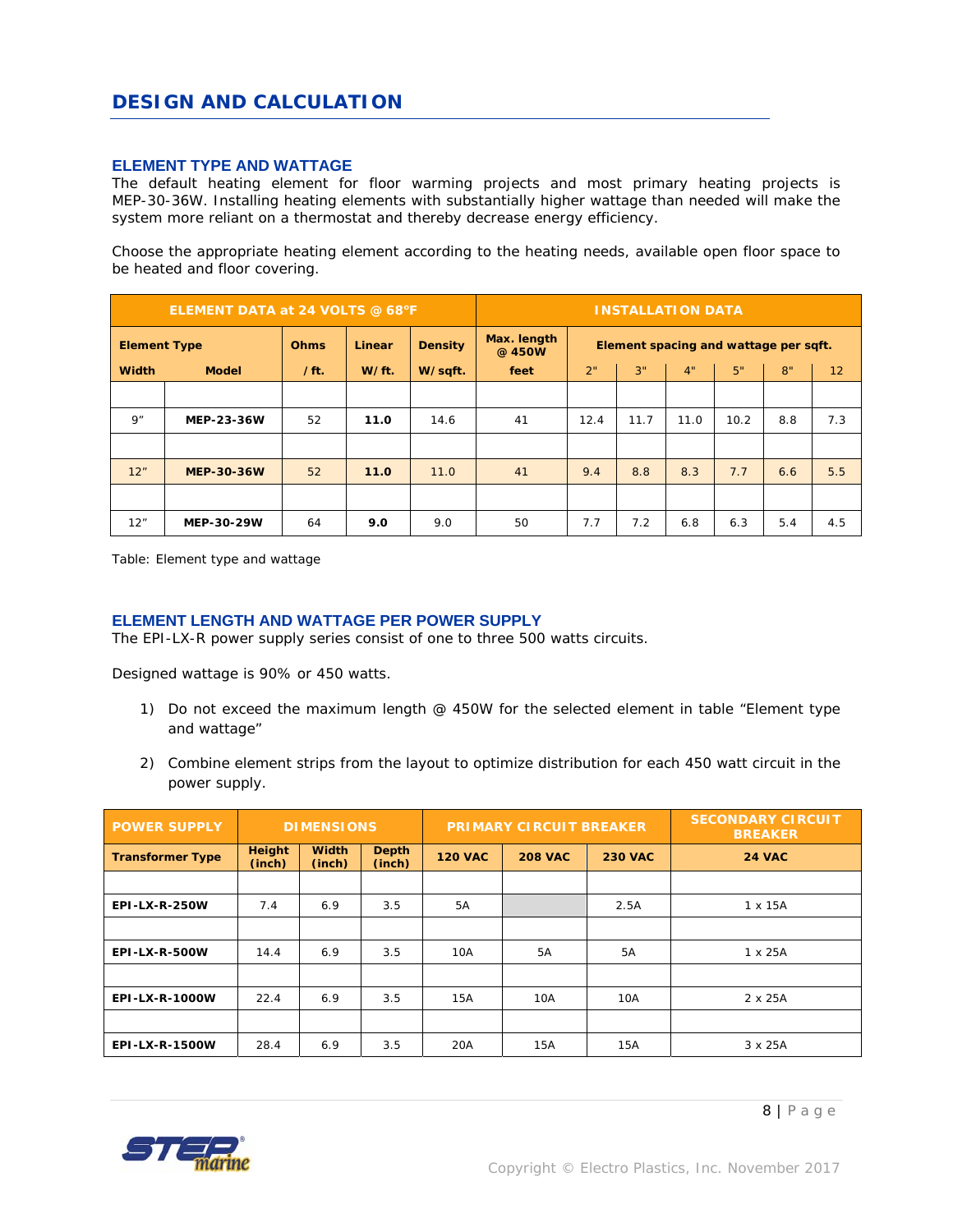### **WIRE GAUGE AND TERMINAL BLOCK USAGE**

Minimize voltage drop by planning the wire runs as short as possible. Use larger wire gauge for more power output.

Refer to the following chart for maximum secondary wire length, both wires included, per circuit in feet.

| <b>Power Watts</b> | Wire Gauge and Wire Length (ft.) |               |               |       |       |       |  |  |
|--------------------|----------------------------------|---------------|---------------|-------|-------|-------|--|--|
|                    | <b>14 AWG</b>                    | <b>12 AWG</b> | <b>10 AWG</b> | 8 AWG | 6 AWG | 4 AWG |  |  |
| 60 VA              | 40                               | 63            | 100           | 159   | 252   | 401   |  |  |
| 90 VA              | 27                               | 42            | 67            | 106   | 168   | 268   |  |  |
| 120 VA             | 20                               | 32            | 50            | 80    | 126   | 201   |  |  |
| 150 VA             | 16                               | 26            | 40            | 64    | 101   | 161   |  |  |
| 180 VA             | 14                               | 21            | 34            | 53    | 84    | 134   |  |  |
| 210 VA             | 12                               | 18            | 29            | 46    | 72    | 115   |  |  |
| 240 VA             | 10                               | 16            | 25            | 40    | 63    | 101   |  |  |
| 270 VA             | 9                                | 14            | 23            | 36    | 56    | 90    |  |  |
| 300 VA             | 8                                | 13            | 20            | 32    | 51    | 81    |  |  |
| 330 VA             | 8                                | 12            | 19            | 29    | 46    | 73    |  |  |
| 360 VA             | $\overline{7}$                   | 11            | 17            | 27    | 42    | 67    |  |  |
| 390 VA             | $\overline{7}$                   | 10            | 16            | 25    | 39    | 62    |  |  |
| 420 VA             | 6                                | 9             | 15            | 23    | 36    | 58    |  |  |
| 450 VA             | 6                                | 9             | 14            | 22    | 34    | 54    |  |  |

To avoid increasing the height on the floor, use wires 14 AWG or 12 AWG. The maximum wire gauge on the connectors to the elements is 10 AWG.

If the power supplies are not close to the elements, instead of using larger wire size in the floor, or running too many or too long wires across the room, the elements can be connected to terminal blocks.

Keep each terminal block to maximum 450W and then calculate the appropriate wire size used to run to the power supply.

Refer to Wire Gauge and Length Calculator on www.warmfloor.com.

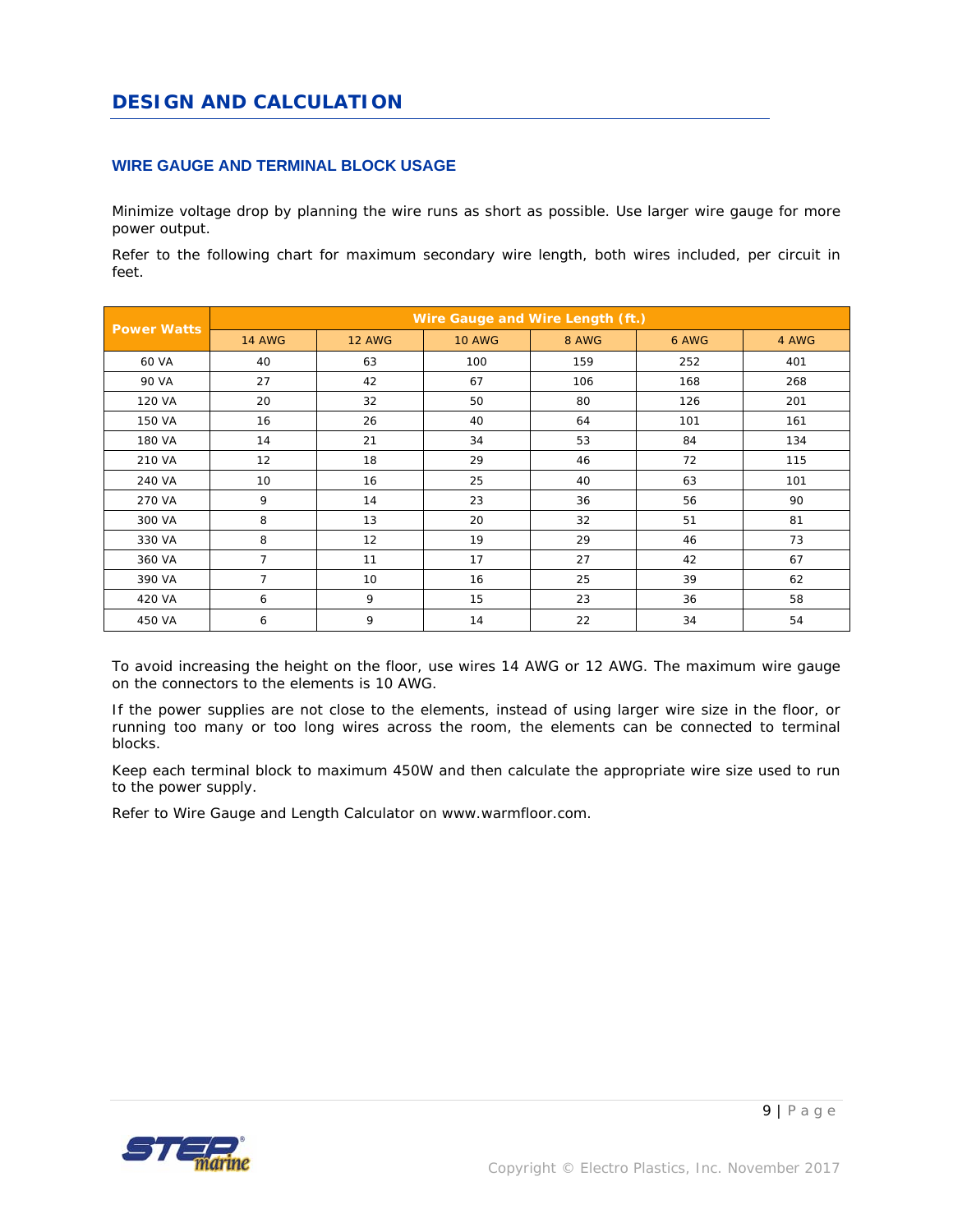### **LOW VOLTAGE ELECTRIC RADIANT HEATING EQUIPMENT**

**1. Scope.** This installation instruction covers electric radiant heating equipment and associated components operating at  $\lt$ =30 volts rms or 42 volts peak, or direct current  $\lt$ =60 volts.

### **2. Low Voltage Heating Equipment.**

- (A) **General.** A low voltage heating system shall consist of a low voltage isolating power supply, heating elements, and associated components that are all identified for the use. The output circuits of the power supply are rated for 25 amperes maximum and operate at 30 volts (42.4 volts peak) ac maximum or 60 volts dc maximum under all load conditions.
- (B) **Class 2.** Listed Class 2 equipment shall be rated in conformance with Chapter 9, Table 11(A) or Table 11(B).
- (C) **Alternate Energy Sources.** Listed low voltage heating equipment shall be permitted to be supplied directly from an alternate energy source such as solar photovoltaic (PV) or wind power. When supplied from such a source, the source and any power conversion equipment between the source and the heating equipment and its supply, shall be listed and comply with the applicable section of the NEC for the source used.
- **3. Listing Required.** Low voltage heating systems shall comply with (A) and (B).
	- (A) **Listed System.** Low voltage heating systems shall be listed as a complete system. The heating portion of the product, power supply, interconnecting wiring, and fittings shall be listed for the use as part of the same identified heating system.
	- (B) **Assembly of Listed Parts**. The listed system and approved system components shall be installed in accordance with the low voltage heating product manufacturer's instructions.

### **4. Low Voltage Circuits.**

- (A) **Ground.** Secondary circuits shall not be grounded.
- (B) **Isolation.** The secondary circuit shall be insulated from the branch circuit by an isolating transformer, provided as part of the listed assembly.

### **5. Provisions.**

- (A) **Fixed Electric Space Heating Equipment.** Installation shall be made in accordance with NEC 424, Chapter V, Electric Space Heating Cables, or Chapter IX, Electric Radiant Heating Panels and heating Panel Sets, except as noted in 424.100-424.102.
- (B) **Fixed Outdoor Electric Deicing and Snow Melting Equipment.** Installation shall be made in accordance with NEC Article 426, except as noted in 424.100-424.102.

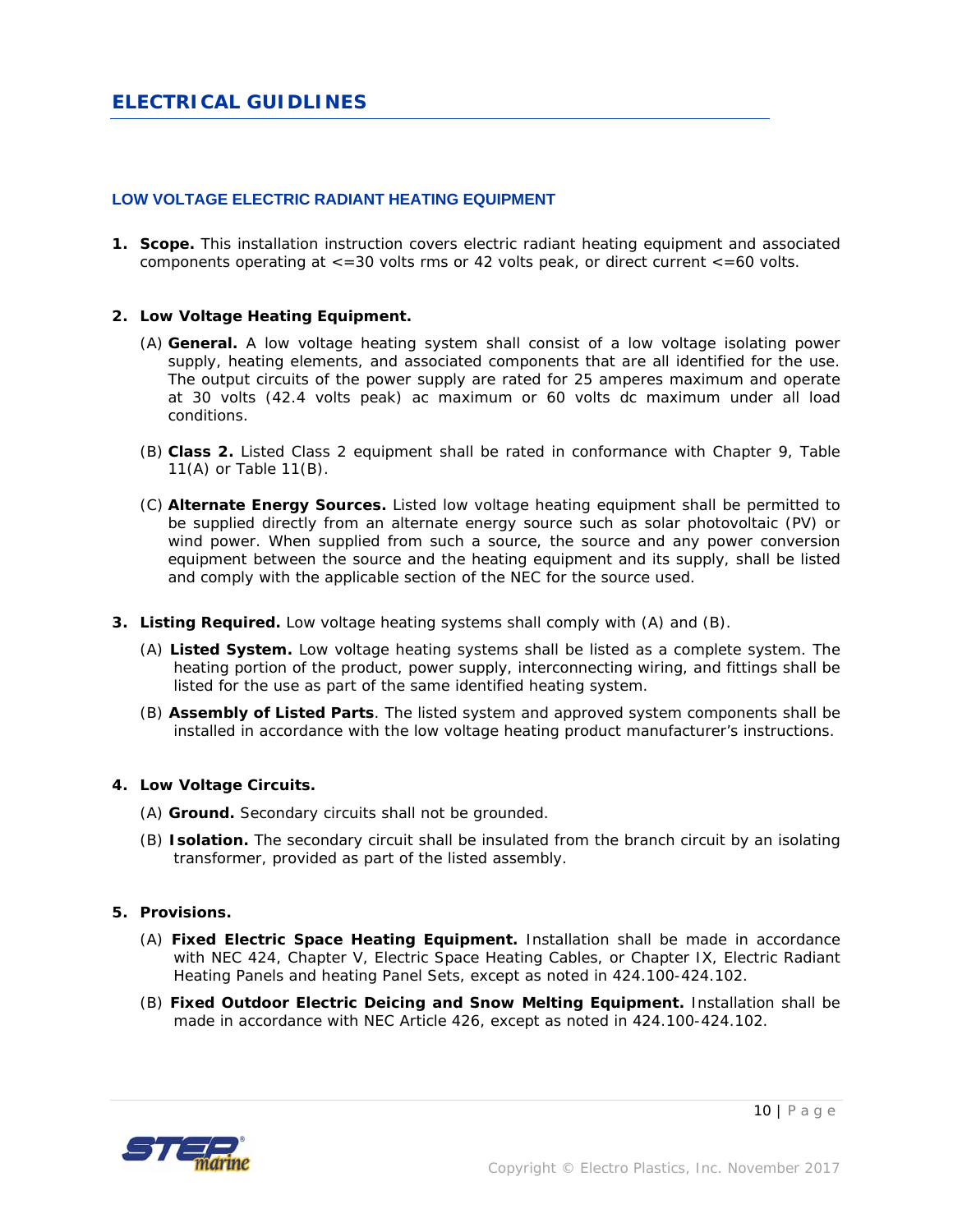### STEP 1 – **POSITIONING THE ELEMENTS**

**NOTE:** The elements are held down to the subfloor with cement based mortar, latex modified thin-set, staples, or approved tape. Do not use duct tapes, adhesives or premix products, unless they are approved by the manufacturer to be compatible with the heating elements.

- The heating element comes in a roll. Cut the element with a pair of scissors to the desired length. The maximum load per strip of element is 450 watts. Refer to Design and Calculation.
- The voltage drop through a long strip of element can be reduced by utilizing the double terminals on the power supply; i.e. make two elements each 225W. E.g. for element EP-30- 36W, the length would be 20 feet. The length can be extended to 40 feet by connecting both ends of the element strip. Refer to Fail Safe Wiring.
- It is important to follow the layout and worksheets provided with the heating system. Should changes be made, it is important to recalculate the element length and load distribution on the power supply.
- The elements should be placed in open spaces and not underneath fixed fittings; such as bookshelves, cupboards, cabinets, etc.
- Minimum distance between elements and from plumbing fixtures is 2 inches (5 cm).
- Position elements in critical places, e.g., in front of the vanity (including toe-kick), the tub or shower and the toilet bowl.
- Choose where the wires will be connected and leave adequate spacing to route them.
- Stretch the element in position. The elements must lay flat with no air gap.
- Anchor the elements to the subfloor using staples, plastic pegs or approved tape, secure on one end, stretch, hold, and then secure the other end,
- When securing the elements onto the floor, definitely avoid the bus braids on each side of the element.
- Connect the wires to the elements.



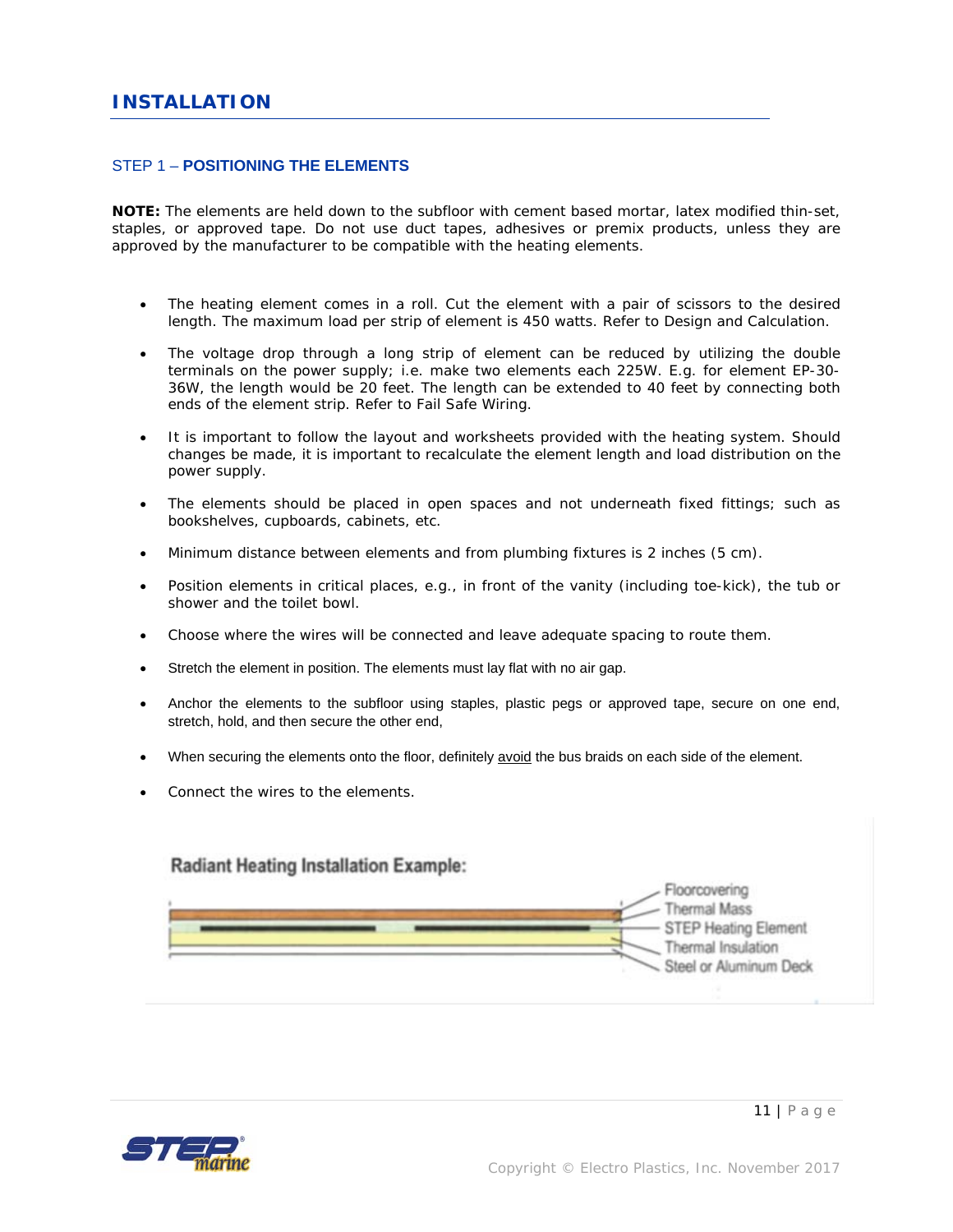

### STEP 2 – **CONNECTING THE EXTENSION WIRES TO THE ELEMENT**



- **Connect the bus braid to an extension wire**, (PVC insulated, stranded tinned copper wire, 105°C, 300V). Refer to Wire Gauge chart. Crimp the joint using the recommended tinned copper connectors and crimp tool. Using components not recommended by the manufacturer will void the warranty.
	- **To differentiate the polarities supplied to the element**, use two different wire colors (e.g., black and white) and number them for future reference. Insulate the connections using the recommended sealant tape. Fold tape and press together overlapping element, connector and wire to form a flat and smooth splice.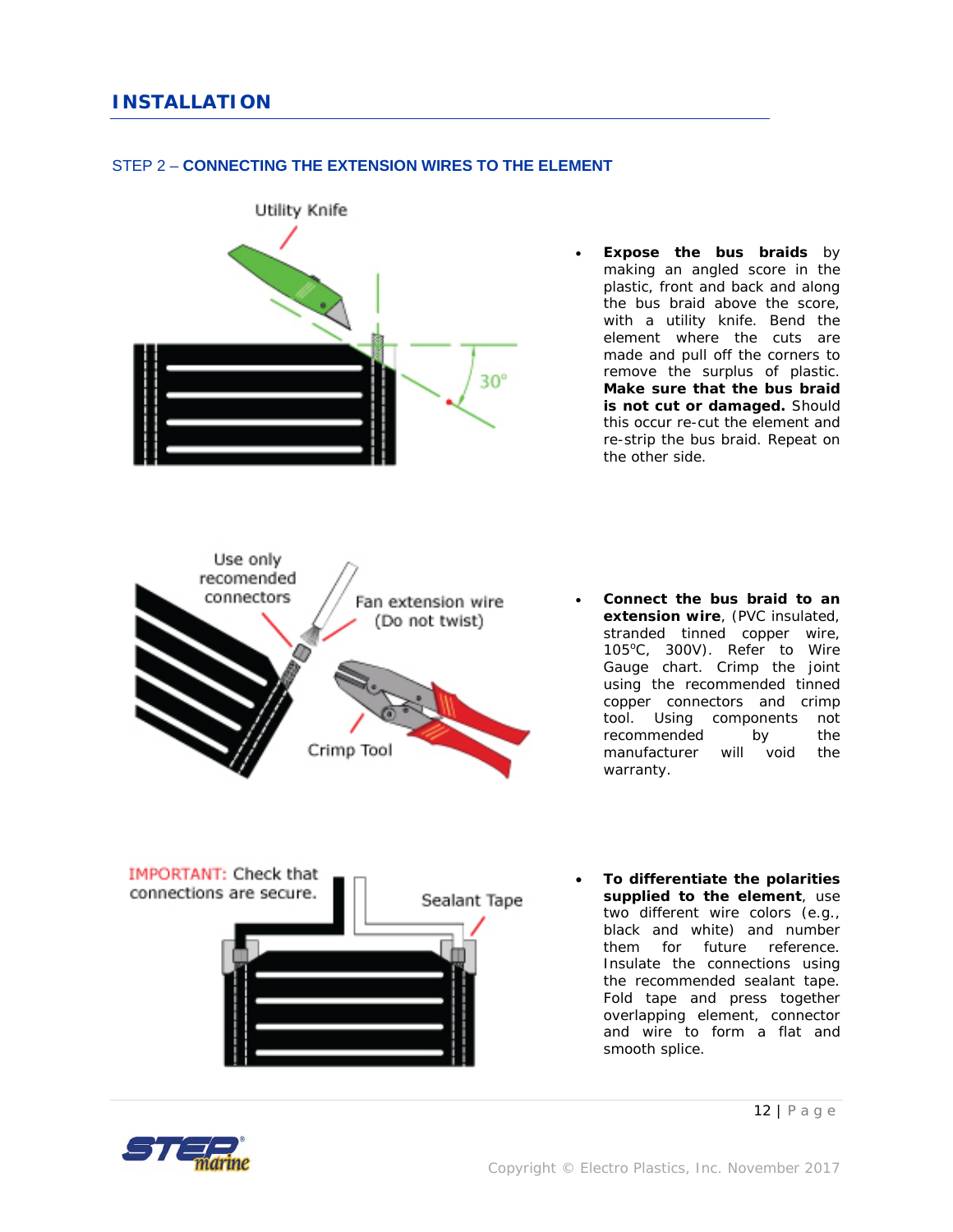### STEP 3 – **ROUTING THE WIRES**

**IMPORTANT:** The installation shall be made in accordance to local codes and ordinances. Codes may require special wiring and/or a conduit (plastic or metal) in the walls.

- Plan circuit supply from main panel to on/off switch, control, power supply, terminal block (if needed), and heating elements. Refer to Wiring Diagram, Power Supply Capacity, and Wire Size.
- Power Supply shall be placed vertical on a wall, in the ceiling, under the floor or in a closet, according to NEC code in such a way that heat is dissipated effectively. Make sure that vibration is not transmitted through the wall or structure.



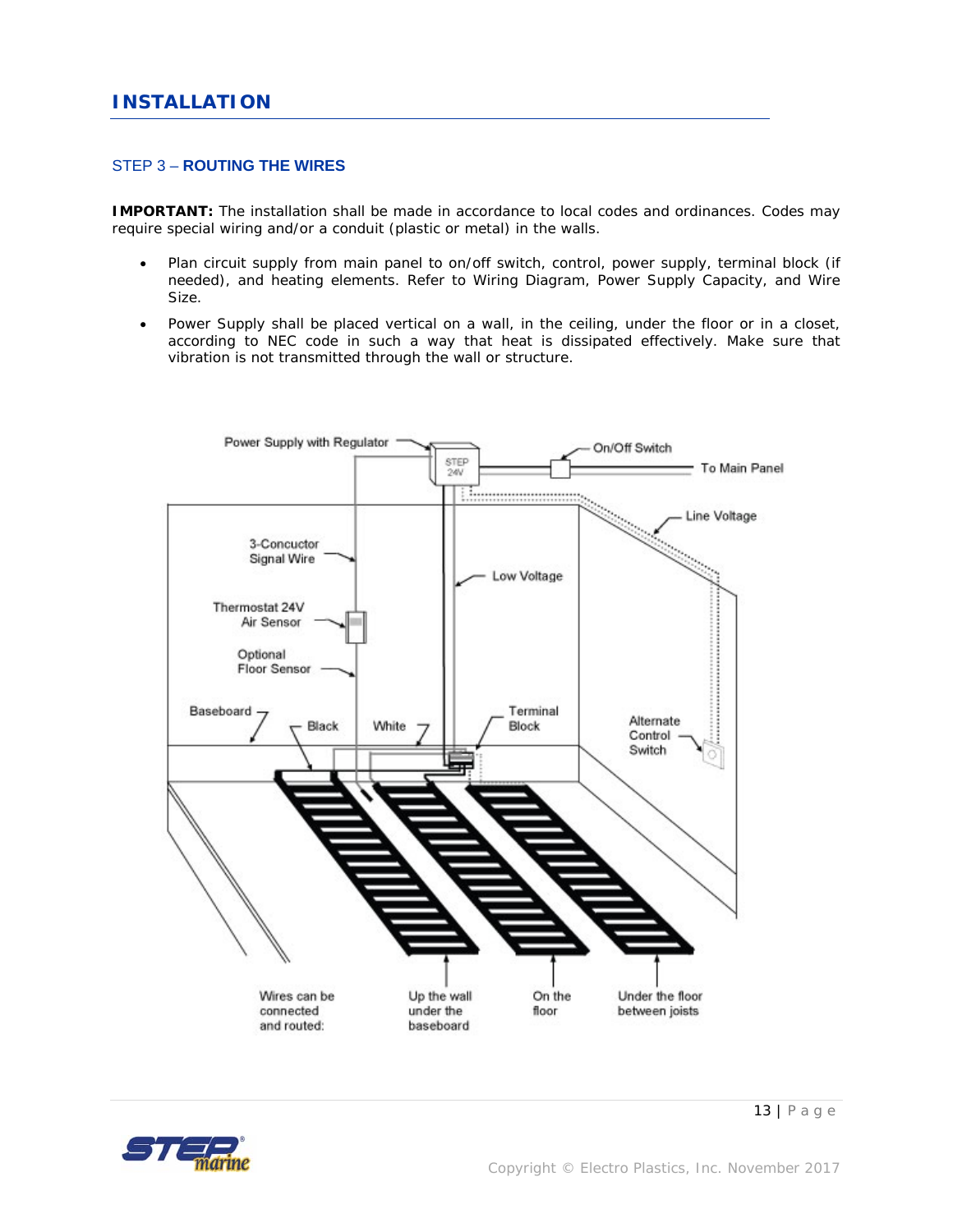### *INSTALLATION*

### **WIRING OPTIONS**

**IMPORTANT:** Refer to Wire Gauge Chart to minimize voltage drop.



- (1) When running the wires on the floor, route them neatly and do not allow them to cross one another. Where appropriate, make a groove in the floor to protect and bury the wires. Connections and wires can also run under the floor between joists.
- (2) Elements may be linked as long as the added total length does not exceed 450W.
- (3) In some applications, fail safe wiring may be required.
- (4) Terminal block(s) may be needed if the power supply is located away from the elements, as this allows using larger wire gauge to minimize voltage drop. Connect all the <black> wires to one bus-bar and all the <red> wires to the other bus-bar. Maximum total load per terminal block is 450 watts.
- (5) The elements can be routed and connected directly to the interface board on the power supply. Distribute evenly the load from the elements to each circuit breaker.

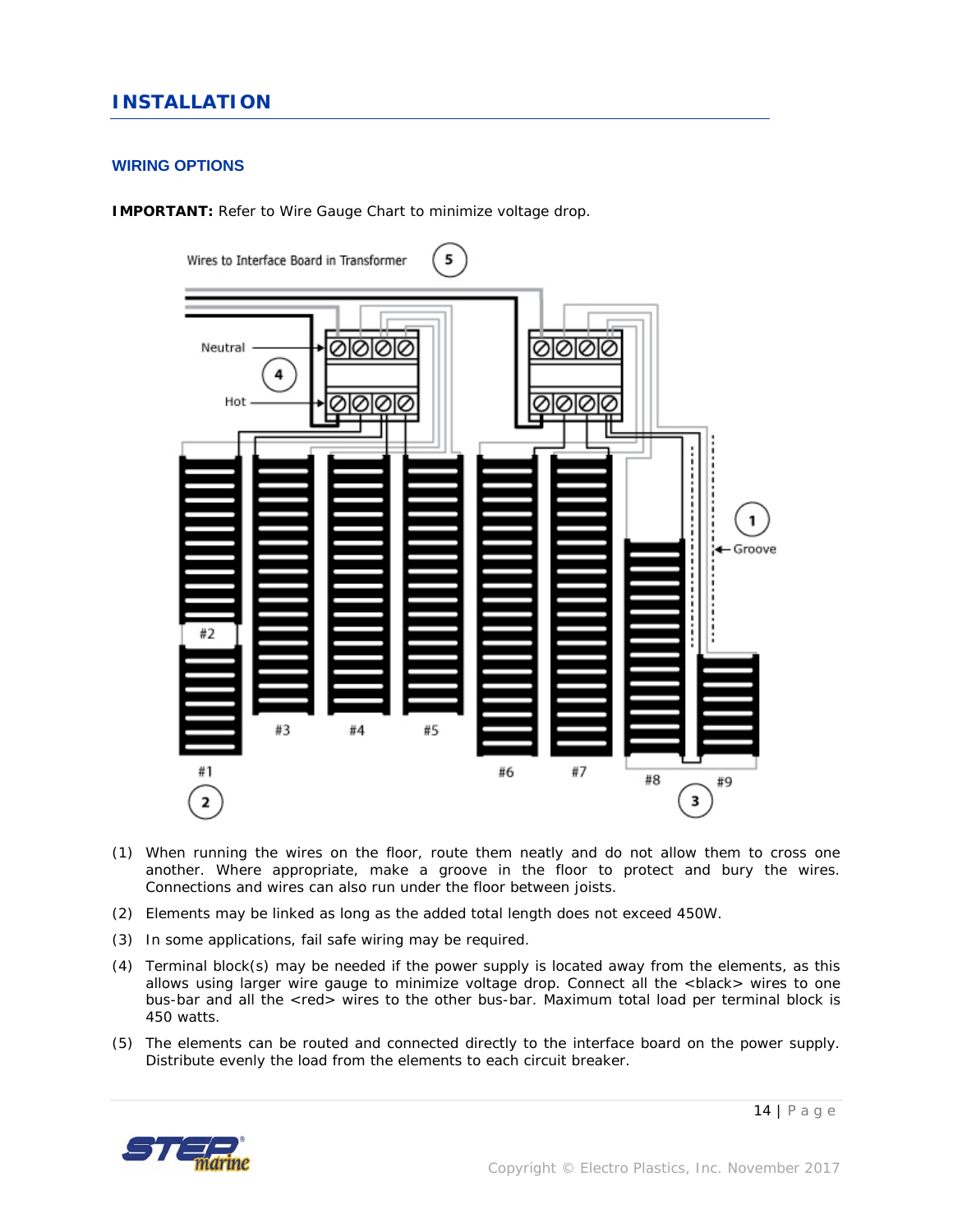### **FAIL SAFE WIRING**

The Fail Safe Wiring method must be used for installations that are not embedded in concrete, mortar, leveling compound or under underlayment and cement boards, e.g., under carpet and carpet cushion, under the subfloor between joists, in walls, behind mirrors, etc.

Fail Safe Wiring is used wherever there may be a risk of cutting or damaging the bus braids. This method avoids creating a short.



ends.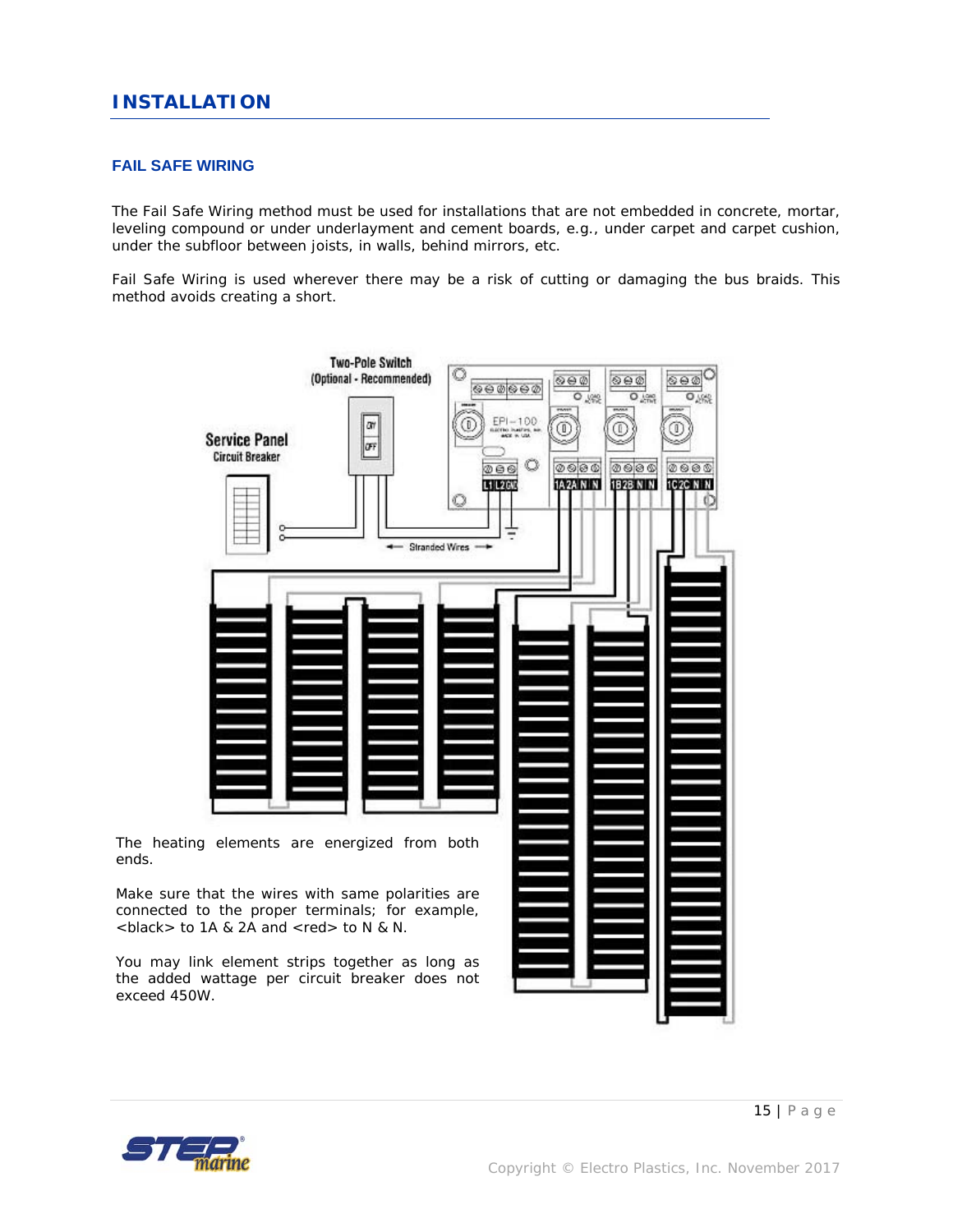### STEP 4 – **CONNECTING THE ELEMENTS TO THE POWER SUPPLY**

- Each room can have one or more power supplies and if necessary multiple terminal blocks.
- The maximum wattage, on the secondary side, per circuit breaker in the interface board of the power supply is 450 watts (or 18.75 amps on 24V). For example, power supply EPI-LX-R-500W has one circuit breaker with a maximum load of 450W; power supply EPI-LX-R-1000W has two circuit breakers, thereby two times 450W; and power supply EPI-LX-R-1500W has three circuit breakers; thereby three times 450W.
- Minimize voltage drop by planning wire runs as short as possible from elements to power supply. See Wire Gauge Chart for wire size and length versus load.
- If the power supplies are not close to the elements, instead of using larger wire size in the floor, or running too many or too long wires across the room, the elements can be connected to terminal blocks. Keep each terminal block to maximum 450W and then calculate the appropriate wire size used to run to the power supply.
- Always connect elements in parallel not in series. Connect same polarity wires together and number each element with its corresponding <br/>black> and <red> wires to facilitate further measurements.
- **IMPORTANT**: A certified electrician has to measure the amperage for each heating element BEFORE being covered and the values have to be entered on the Check List form. For guidance, refer to Design & Calculation.
- Select the 24-Volt power supply(s) that has the capacity to satisfy the load of heating elements installed. Maximum load on the power supply is 90% of its total capacity. For data sheet specifications, see Low-voltage Power Supply.
- The power supply must be installed in a well-ventilated area in accordance with Article 450 of the National Electric Code. Provide sufficient clearance for free flow of air to allow adequate cooling and to eliminate risk of overheating. Keep delicate and flammable materials away from the power supply enclosure.
- Choose the appropriate control for the application. For data sheet specifications, see Control Options.
- $\bullet$  STEP<sup>®</sup> Labels shall be provided with the heating product. The following labels should be filled out and affixed in the place indicated:
	- Serial Number label comes on the box and/or on the element and on the power supply.
	- The element and the transformer come with a printed or labeled approval mark.
	- Caution label is to be attached to the junction box (if any).
	- Warning label is to be attached to the service panel.
- For the warranty to be valid refer to Terms and Conditions of Sale and Warranty Registration.
- **NOTE:** Leave a copy of all documents referring to the installation of STEP<sup>®</sup> Marine in the service panel on site.

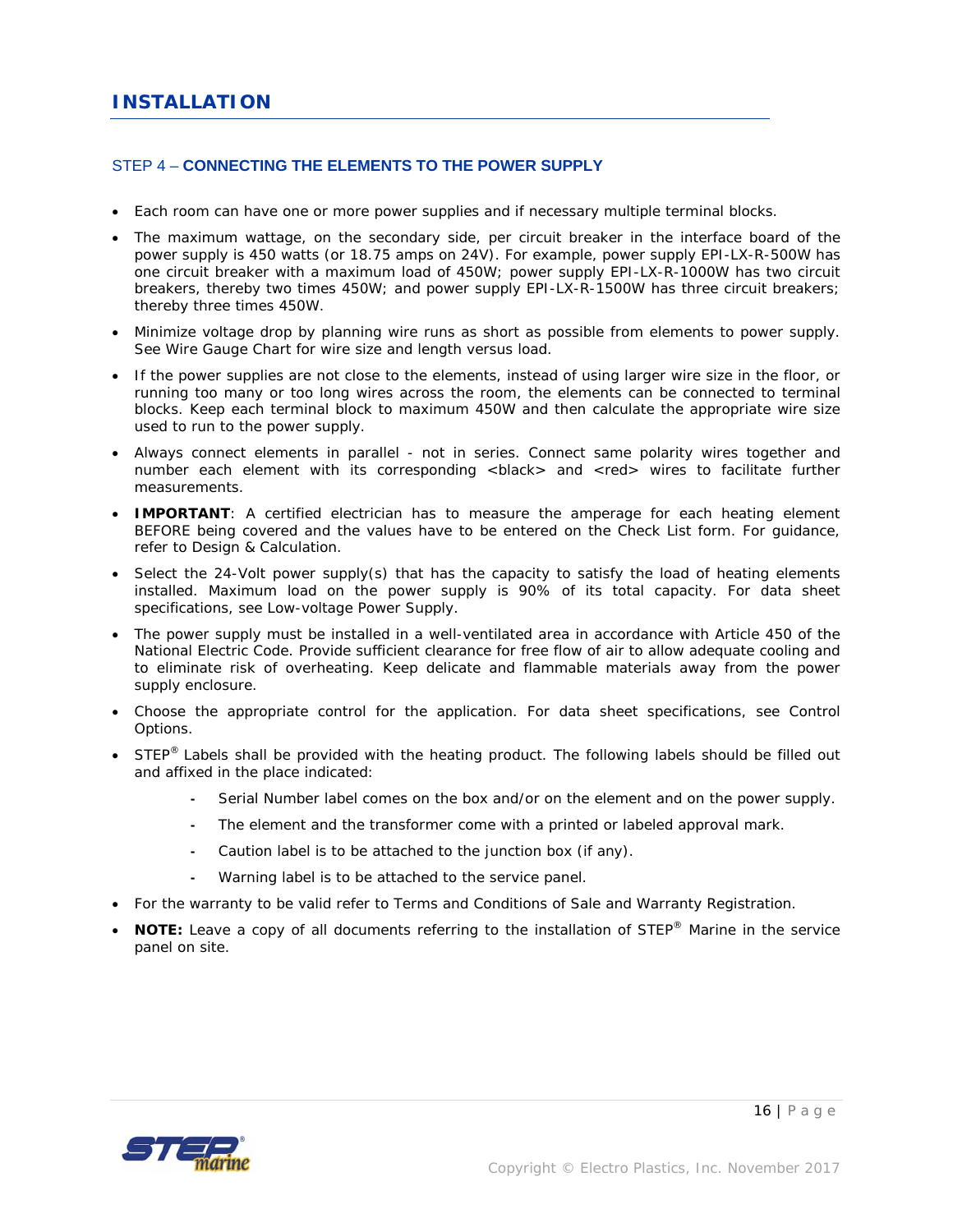

### STEP 5 – **CONNECTING THE POWER SUPPLY AND CONTROLS**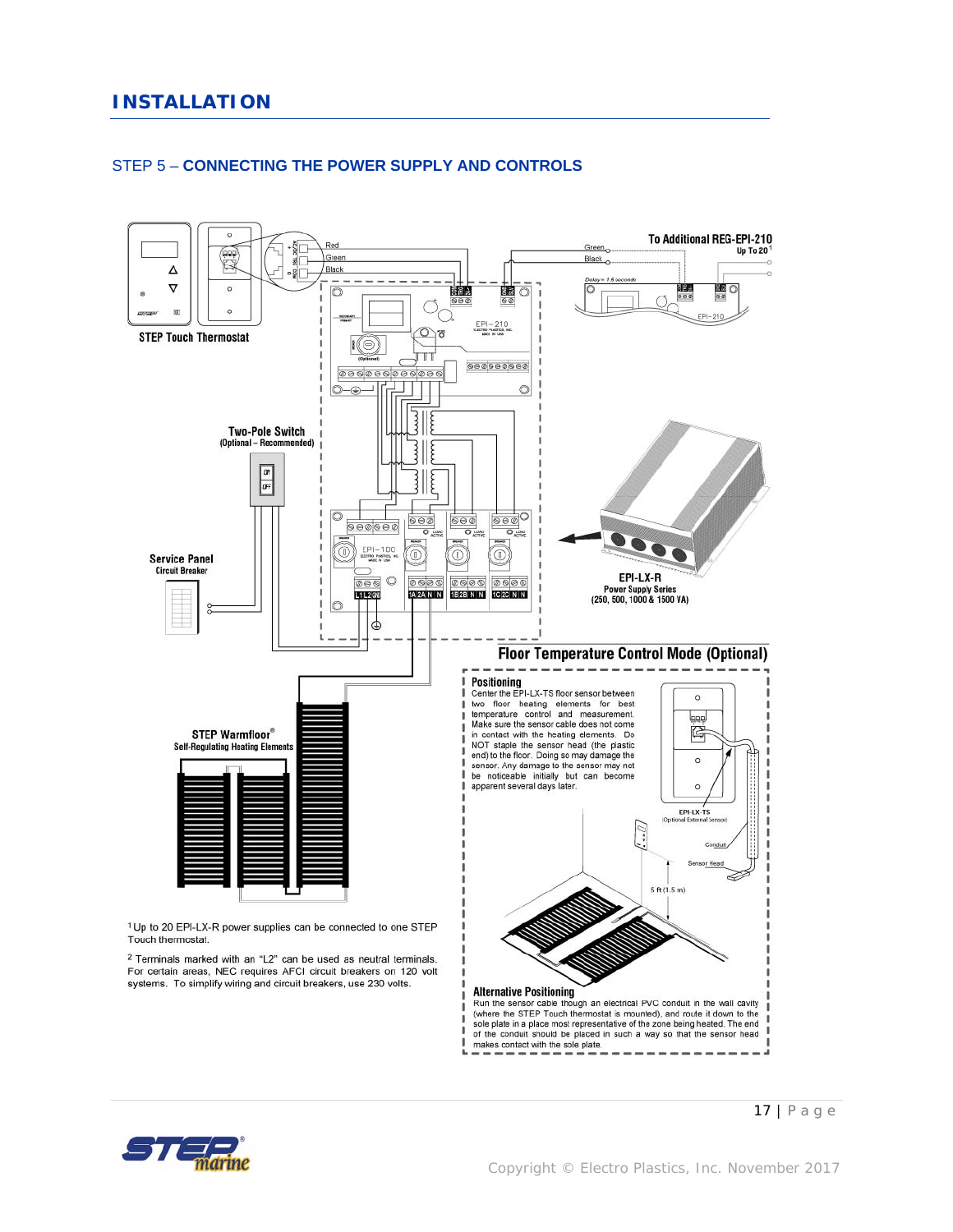

### WIRING DIAGRAM FOR THE PCB INTERFACE BOARD

Distribute evenly the load from the elemernts to each terminal on the secondary circuit breaker. Each terminal can take the following number of wires according to wire gauge:

| <b>14 AWG</b> | <b>12 AWG</b> | <b>10 AWG</b> |
|---------------|---------------|---------------|
|               |               |               |

**NOTE:** Use only standed wires in the PCB terminals. Inset wires in a striaght (rather than twisted fashion for best contact).

**WARNING:** Electronics are delicate devices; do not twist or force the terminals and use proper tools to tighten the screws. Tighten with 7 in/Lbf (inch pound force) or 0.8 Nm torque.

PCB EPI-110 and EPI-100 come with one (1) resettable circuit breaker on the primary.

| <b>PRIMARY</b> | <b>120 VAC</b> | <b>208 VAC</b> | <b>230 VAC</b> |
|----------------|----------------|----------------|----------------|
| 250W           | 5A             |                | 2.5A           |
| 500W           | 10A            | 5A             | 5A             |
| 1000W          | 15A            | 10A            | 10A            |
| <b>1500W</b>   | 20A            | 15A            | 15A            |

PCB EPI-110 has one (1) resettable circuit breaker on the secondary.

| <b>SECONDARY</b> | <b>24 VAC</b> |  |
|------------------|---------------|--|
| 250W             | 1 x 15A       |  |
| 500W             | 1 x 25A       |  |

PCB EPI-100 can take three (3) resettable circuit breakers on the secondary.

| <b>SECONDARY</b> | <b>24 VAC</b> |
|------------------|---------------|
| 1000W            | 2 X 25A       |
| <b>1500W</b>     | 3 X 25A       |

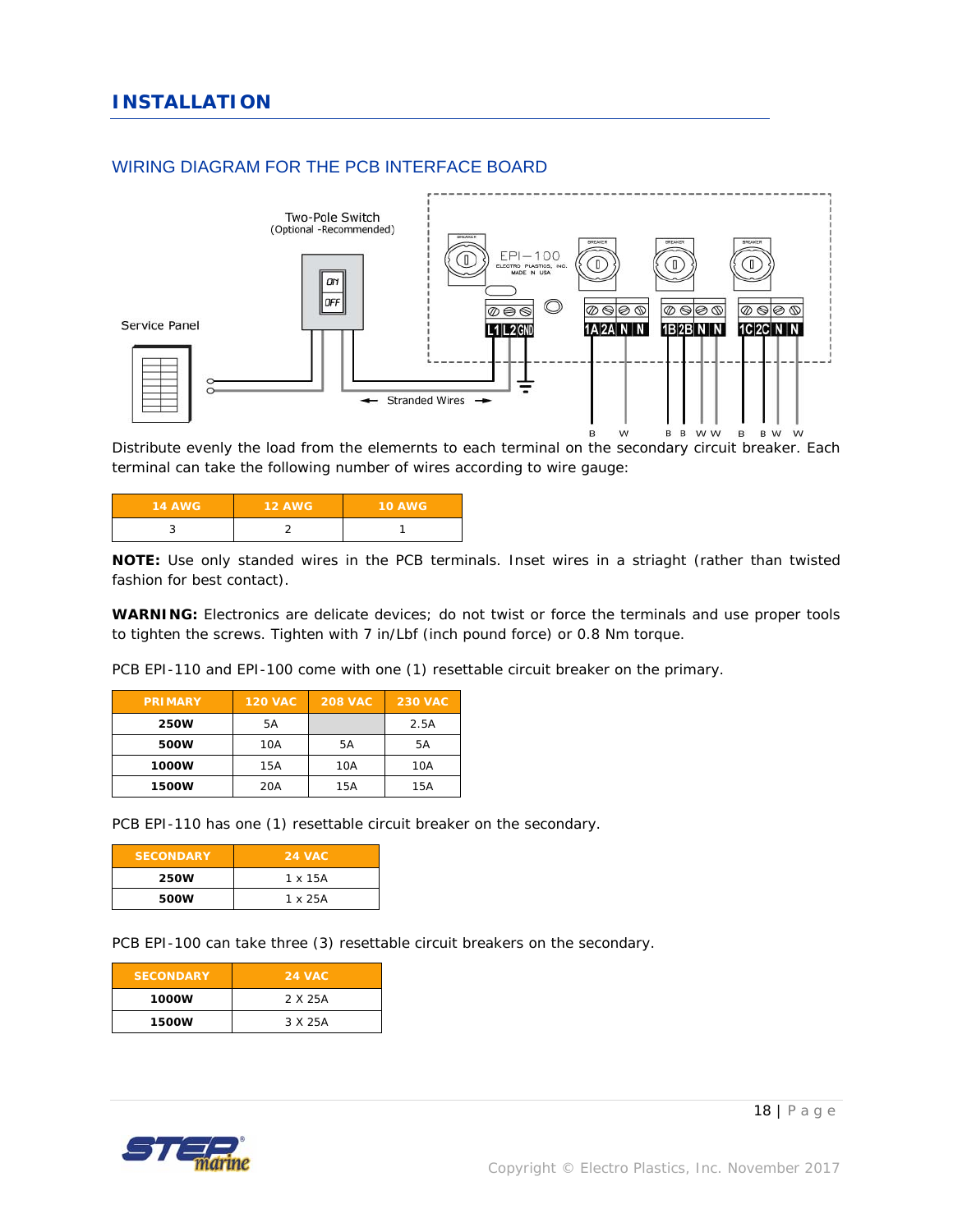### WIRING DIAGRAM FOR THE PCB REGULATOR BOARD



### **24 VOLTS THERMOSTAT**

Use a 3-conductor signal wire (red, green and black) from the PBC EPI-210 to the thermostat.

Up to 20 power supplies can be connected to one control unit with a turn on delay of 1.5 seconds between each power supply.



The thermostat can be used to control the ambient air temperature or the floor temperature.

**NOTE:** To control the floor temperature an external sensor is required and has to be installed in the floor between and away from the heating element.

As an option for small areas, a line voltage timer switch can control the power supply. Refer to Wiring Diagram for PCB Interface Board.

If a 120V (not available in 230V) line voltage timer switch is going to be used, bypass the thermostatic control by placing a shunt wire between the terminals marked (TRG) and  $(24-)$  on the PCB EPI-210.

Switching can also be implemented between these two terminals.

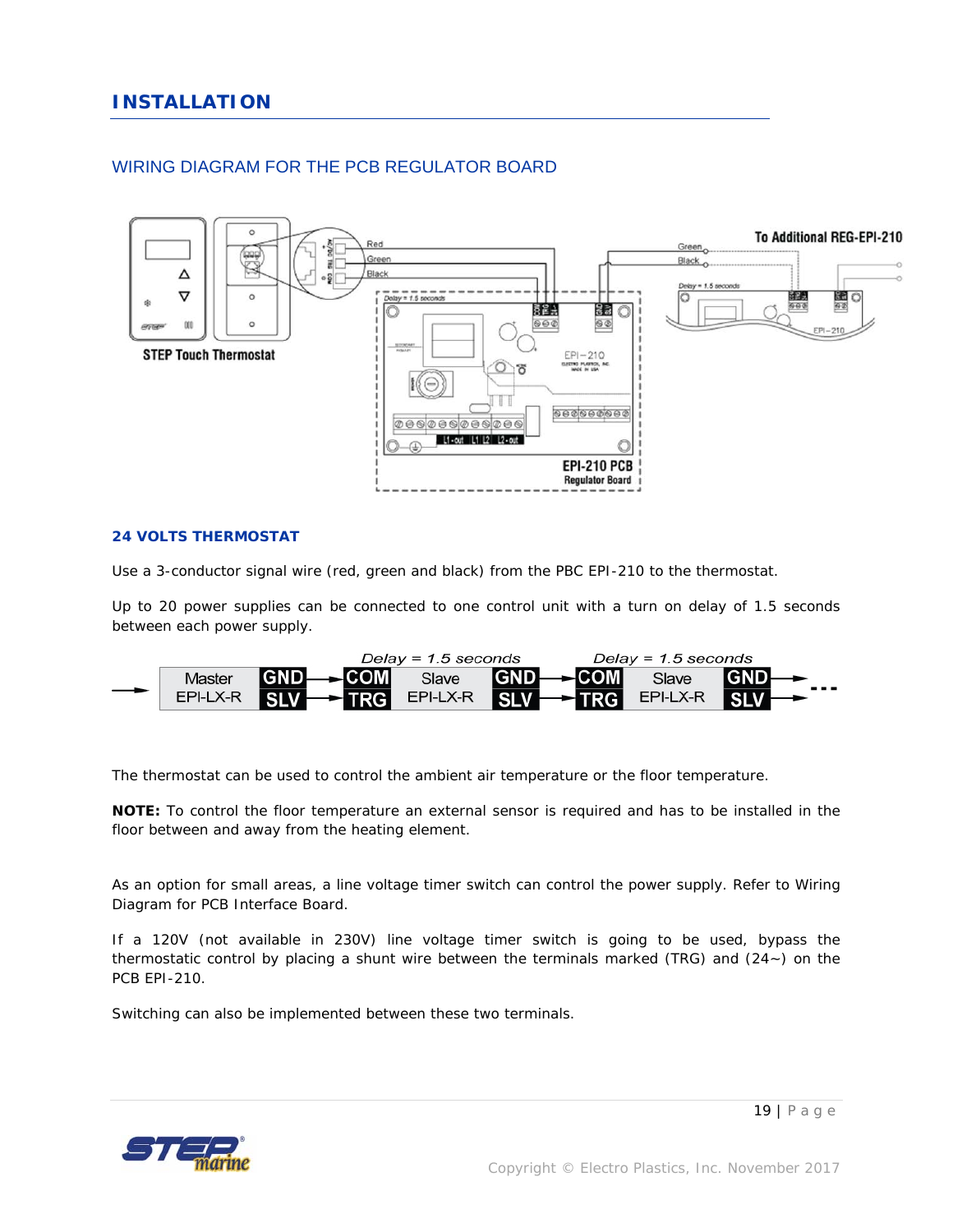### STEP 6 – **LEVELING AND COVERING THE FLOOR**

- Level the floor in accordance with the trade and the manufacturer's instructions, using mortar, mud bed, building boards, underlayment panels, etc. Do not use adhesives or non-approved tapes in direct contact with the elements.
- Codes are revised; new products enter the market and material composition change constantly. It is therefore important to know if these changes comply and/or are compatible with the application.
- Check with the leveling compound and/or building board manufacturer to assure that the material used is appropriate for the given installation.
- To be efficient the heating elements have to be in direct contact with the finished flooring, with no air gaps.
- It is strongly recommended to have thermal insulation under the heating elements.
- Do not place a conductive material in direct contact with the heating elements, i.e., metal mesh, aluminum foil, etc.
- In bathrooms, showers and wet areas, the heating elements shall be installed under a waterproof membrane.
- Respect curing time for concrete, setting materials, grouts and adhesives before turning the heat on.
- To condition the site and acclimatize certain floor coverings, it may be necessary to turn the heating system on. Start with a low heat, and progressively raise the supply temperature until it reaches its maximum temperature.
- The first time the system is switched on; it may take some time until the floor gets to the desired temperature.

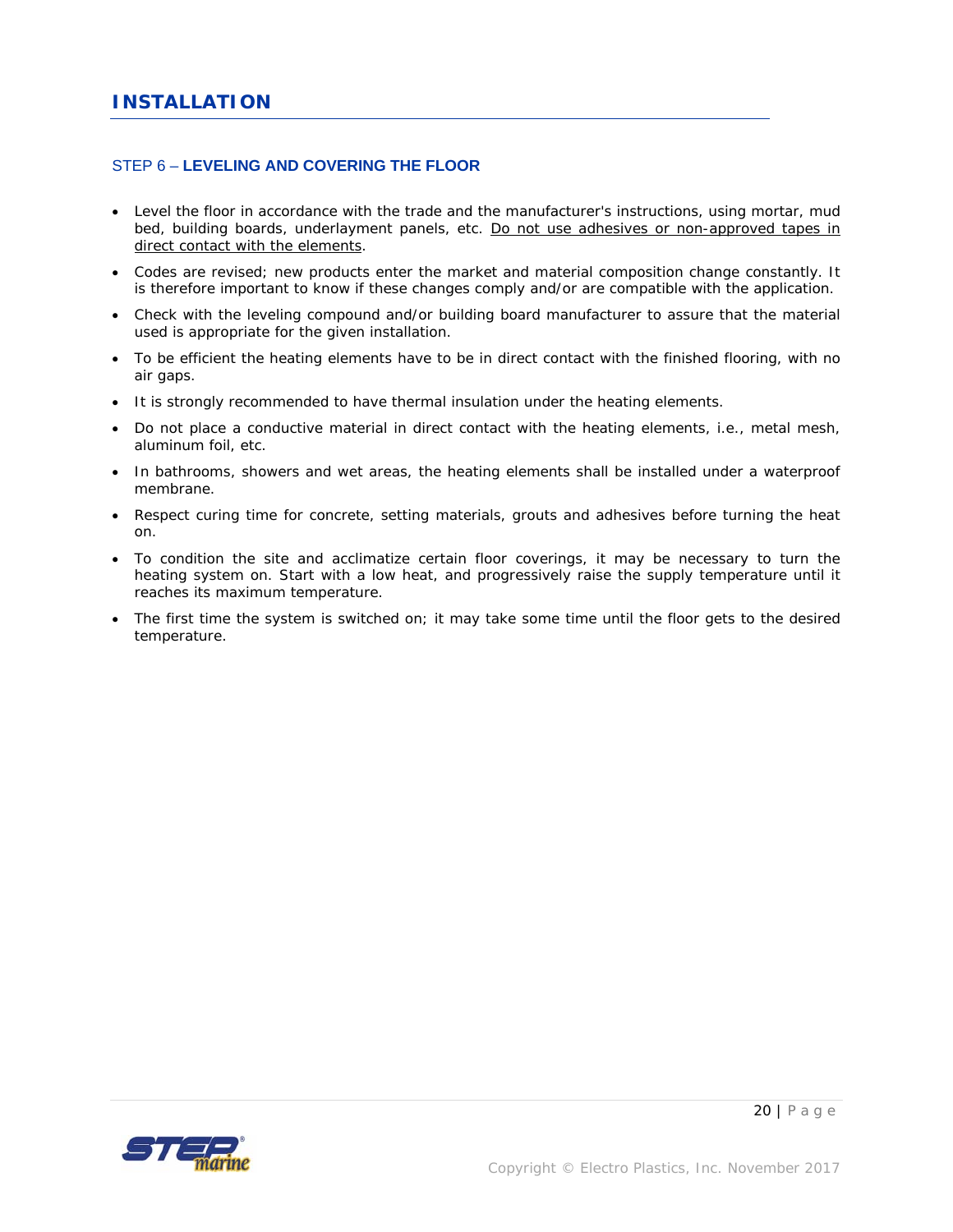### **LIMITED WARRANTY:**

Electro Plastics' limited warranty is valid from date of original purchase, as follows (not included in this warranty are OEM and specialty products):

- $\bullet$  20 years for the STEP<sup>®</sup> Warmfloor Heating Elements.
- $\bullet$  10 years for the STEP<sup>®</sup> Deicing Heating Elements.
- $\bullet$  10 years for the STEP<sup>®</sup> Transformer Coils in the Power Supplies.
- 3 years for the Interface Electronics in the Power Supplies.
- 3 years for the STEP<sup>®</sup> Controls

Electro Plastics sole obligation under its warranty shall be, at its option, to either issue a credit for the purchase price, or repair or replace any article or part thereof, which is proved to be other than as warranted. For this warranty to be valid, a copy of the STEP® Labels shall be delivered to ELECTRO PLASTICS, INC., with a diagram indicating to which branch circuit the system is connected, the location of the element strips, the routing of the wires and their different measurements, voltage, amperage, elements and wire length. Electro Plastics warrants the products to be free from defects in material or manufacturing and to perform under normal use. For the warranty to be valid, qualified personnel who are familiar with the construction and operation of the system must install the equipment and a certified electrician has to verify and measure the STEP® elements BEFORE they are covered.

### *Exclusions*

Electro Plastics shall not be responsible for any loss or damage that may arise due to:

- Non-compliance with installation and/or usage of the STEP® elements and accessories as recommended. It shall be Buyer's and End User's duty to read and follow carefully the STEP® Installation Manual. Technical assistance services, e.g. design and layout are to be used as GUIDELINES ONLY, as each application is specific to local conditions and construction
- Dissatisfaction due to improper Installation of the floor covering. All floor covering shall be installed in conformance with the manufacturer's instructions and shall conform to all applicable trade practices, local codes and manufacturer's specifications.
- Usage of inadequate or non-specified materials with the STEP<sup>®</sup> heating system or products.
- Any and all defects, deficiencies or failures resulting from improper handling of the product; e.g., cuts made to the STEP® elements, or the wires, etc.
- $\bullet$  Tampering with the STEP<sup>®</sup> heating system or products; e.g., removing, altering or overloading the circuit breakers, overcurrent protectors, etc.
- Installation of merchandise with obvious visible defects.

#### *How to claim this warranty*

In order to obtain warranty service, Buyer shall return the unit to the dealer from whom the unit was originally purchased, with a dated sales receipt. The dealer will forward the unit to Electro Plastics. Upon receipt of the defective unit, paperwork and explanation of application, Electro Plastics will inspect and test the unit in order to determine the reason for the alleged failure. If it is determined that the unit was properly installed and failed during normal use, as a result of a manufacturing defect, Electro Plastic will repair or replace the unit, or issue a credit or refund of the purchase price, at its sole discretion. The warranty period for any replacement unit will fulfill the warranty of the original unit and will not be extended.

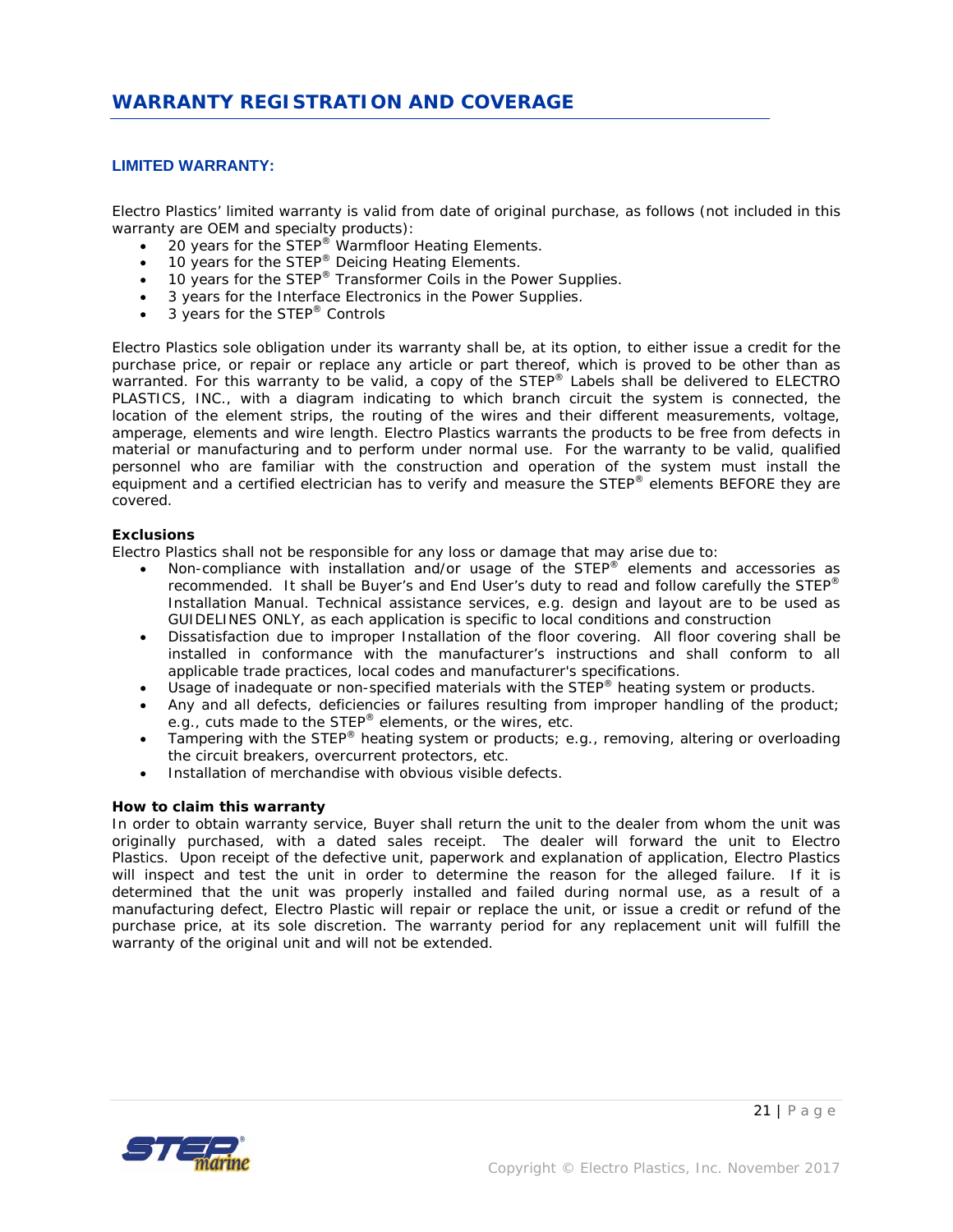#### *Limitations*

Under no circumstances will Electro Plastics be liable for labor or other charges related to the installation and use of the STEP® heating system or products. This warranty does not cover labor or removal or reinstallation of the product and is void on any product installed improperly, or in an improper environment, overloaded, misused, abused or altered in any manner. THE WARRANTIES STATED HEREIN ARE EXCLUSIVE OF ALL OTHER WARRANTIES, WRITTEN OR ORAL, STATUTORY EXPRESS OR IMPLIED, INCLUDING ANY WARRANTIES OF MERCHANTABILITY AND FITNESS FOR A PARTICULAR PURPOSE, NONE OF WHICH SHALL APPLY TO THE SALE OF THE COMPANY'S PRODUCTS HEREUNDER. THIS WARRANTY ALSO EXCLUDES INCIDENTAL OR CONSEQUENTIAL DAMAGES FOR BREACH OF ANY WARRANTY ON THE PRODUCTS. Products which are replaced by Electro Plastics in accordance with the foregoing shall become the property of Electro Plastics and shall be returned to it by the purchaser f.o.b. point of shipment. The maximum liability of this warranty is limited to the replacement or repair or purchase price of the defective unit. If a unit is returned and found that no defect exists, or that the user misused the unit, Electro Plastics will inform the user. If the user chooses to have the unit repaired (if possible), labor and shipping charges will apply.

#### *Limitation of Liability*

ELECTRO PLASTICS SHALL NOT BE LIABLE FOR ANY LOSS, CLAIM, EXPENSE OR DAMAGE CAUSED BY, CONTRIBUTED TO OR ARISING OUT OF THE ACTS OR OMISSIONS OF BUYER OR THIRD PARTIES, WHETHER NEGLIGENT OR OTHERWISE, IN NO EVENT SHALL ELECTRO PLASTICS' LIABILITY FOR ANY CAUSE OF ACTION WHATSOEVER EXCEED THE COST OF THE PRODUCT GIVING RISE TO THE CLAIM, WHETHER BASED IN CONTRACT, WARRANTY, INDEMNITY OR TORT (INCLUDING NEGLIGENCE AND STRICT LIABILITY) OR OTHERWISE. IN NO EVENT SHALL ELECTRO PLASTICS BE LIABLE OR ANY SPECIAL, INCIDENTAL, CONSEQUENTIAL OR OTHER SUCH INDIRECT DAMAGES (INCLUDING, WITH-OUT LIMITATION, LOSS OF REVENUES, PROFITS OR OPPORTUNITIES), WHETHER ARISING OUT OF OR AS A RESULT OF BREACH OF CONTRACT, WARRANTY, TORT (INCLUDING NEGLIGENCE), STRICT LIABILITY OR OTHERWISE.

| <b>CUSTOMER INFORMATION</b> | PURCHASE AND PROJECT INFORMATION            |                                             |                             |  |  |
|-----------------------------|---------------------------------------------|---------------------------------------------|-----------------------------|--|--|
| <b>Owner's Name</b>         | <b>Purchased From</b>                       |                                             | Date                        |  |  |
| Address                     | Address                                     |                                             |                             |  |  |
| City / State / Zip          | Product Purchased:                          | $\Box$ Floor Heating<br>Snowmelt<br>Deicing |                             |  |  |
|                             | <b>Heating Elements</b><br>Installed in:    | Bathroom<br>Lounge                          | Galley<br>Other             |  |  |
| Phone                       | <b>Heating Elements</b><br>Installed under: | Tile/Stone<br>Hardwood<br>Between frames    | Carpet<br>Laminate<br>Other |  |  |
| Email                       | Type of Project:                            | <b>New Construction</b><br>Renovation       |                             |  |  |

**WARRANTY REGISTRATION CARD** 

To activate warranty complete and return this warranty registration card signed with a complete checklist and layout showing element distribution as installed to: 11147 Dorsett Road, Maryland Heights, MO 63043, U.S.A.



**Ref. No.** ...............................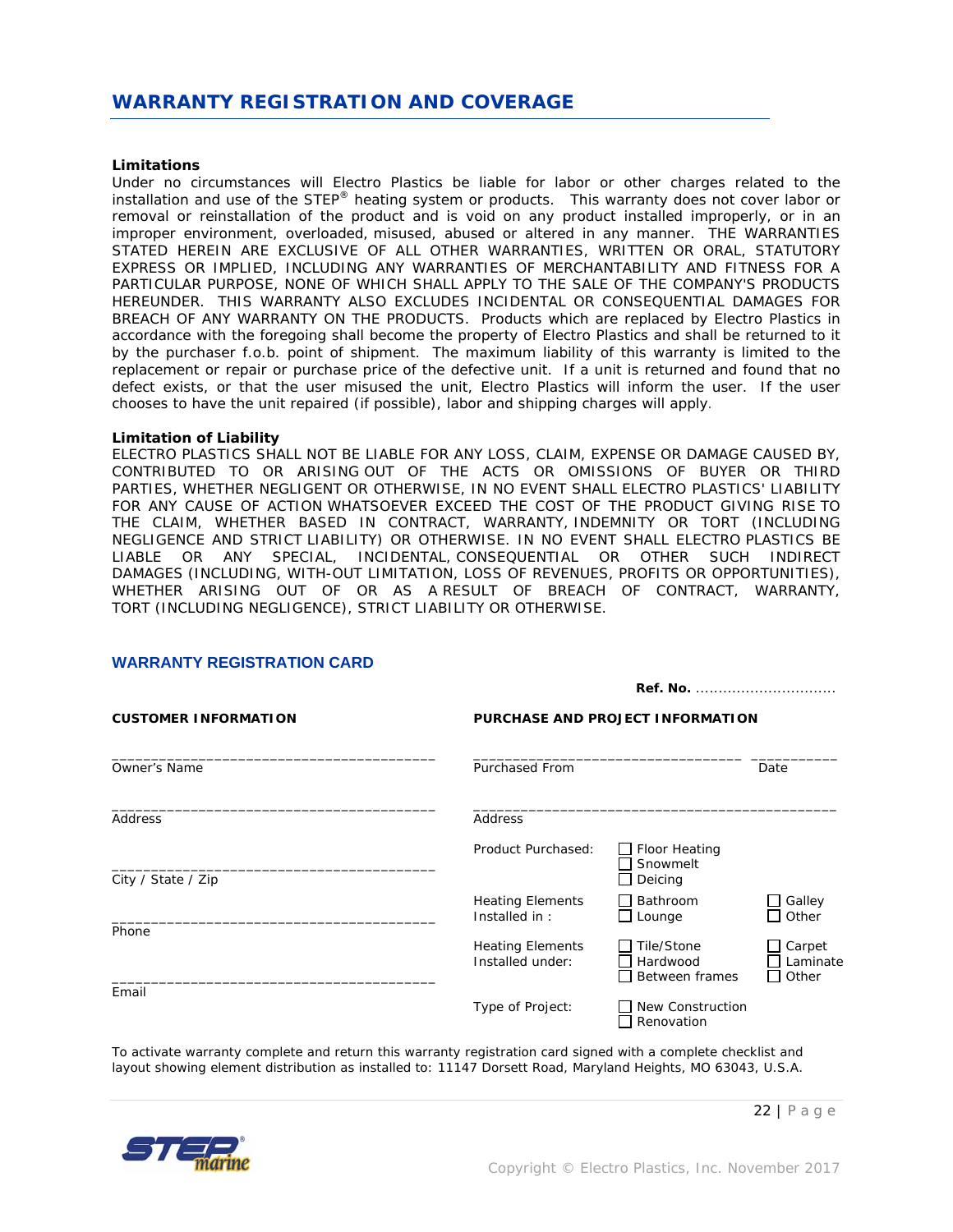### *WARRANTY REGISTRATION AND COVERAGE*

### **CHECK LIST**

Ref. No. ............................... Page ...... of......

| <b>Thermostat Model No.:</b>             | Heating Element Model No.:                    | Total Length Installed : |
|------------------------------------------|-----------------------------------------------|--------------------------|
| STEP <sup>®</sup> Touch<br>EPI-LX-TC-24V | <b>STEP<sup>®</sup></b> Element<br>MEP--W-24V | Linear Feet              |
| Sensor Model No.:                        | Transformer Model No.:                        | DC Controller Model No.: |
| $\Box$ EPI-LX-TS                         | 120V EPI-LX--W<br>208V<br>230V                | Other                    |

### **MEASUREMENT INSTRUCTIONS**

Measure primary and secondary volts and amps at the terminals. One sheet per transformer or DC Controller. Please fill in the electrical values in the boxes below.



Installed / measured by:

\_\_\_\_\_\_\_\_\_\_\_\_\_\_\_\_\_\_\_\_\_\_\_\_\_\_\_\_\_\_\_\_\_\_\_\_\_\_\_\_

Date:

Name

**Signature** 



\_\_\_\_\_\_\_\_\_\_\_\_\_\_\_\_\_\_\_\_\_\_\_\_\_\_\_\_\_\_\_\_\_\_\_\_\_\_\_\_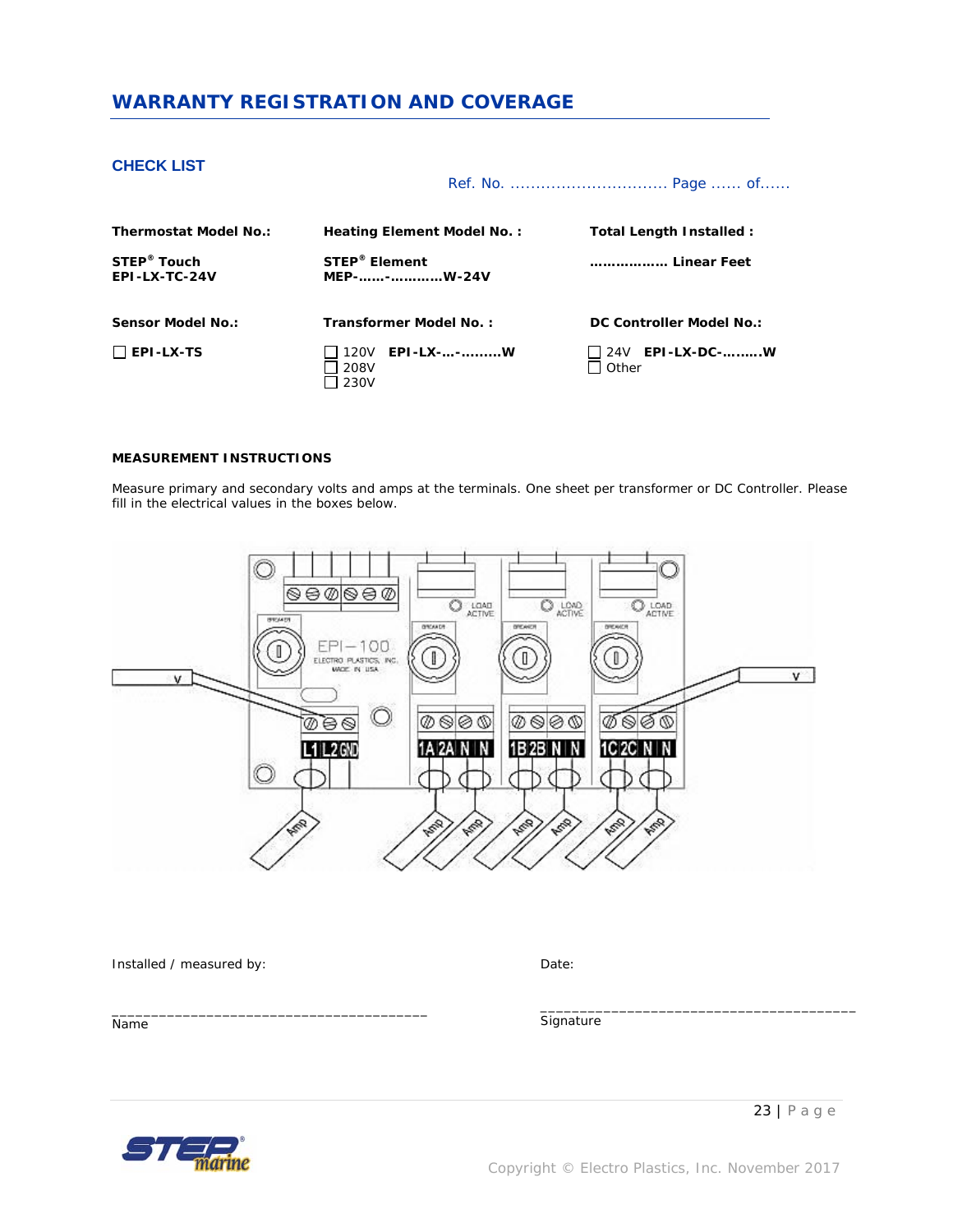### *TROUBLESHOOTING*

If the following procedures do not solve and relieve the problems encountered, please check with our Technical Service Department.

### **A. POWER SUPPLY**

Problem:

Solution:

- **1.** Power Supply/DC Controller will not start:
	- **a)** No current
	- **b)** Current is present
	- **c)** PC board in AC Power Supply / DC Controller has current
- Reset circuit breaker in service panel and switch on line voltage branch circuit.
- Reset mini circuit breaker in power supply, push plunger in until it stays in.
- Make sure the thermostat settings are correct and that the thermostat calls for heat. Set the temperature to maximum and wait a couple of minutes for the system to turn on.
- If this does not work, eliminate thermostat; disconnect thermostat cable from PCB (printed circuit board) and put a jump wire from terminal TRG to 24. The load active should now be lighted and the system is on. The fault is in the thermostat cable or its connections.

- **2.** Power Supply becomes hot:
	- **a)** Poor ventilation
	- **b)** High voltage conditions
	- **c)** High ambient temperature
- Power Supply should be mounted vertical for the cooling fins to extract heat from the enclosure and it must be placed in a well-ventilated area.
- A service technician can rewire Power Supply to accept higher voltage. Call customer service for guidance.
- Power supply must be de-rated; decrease load.

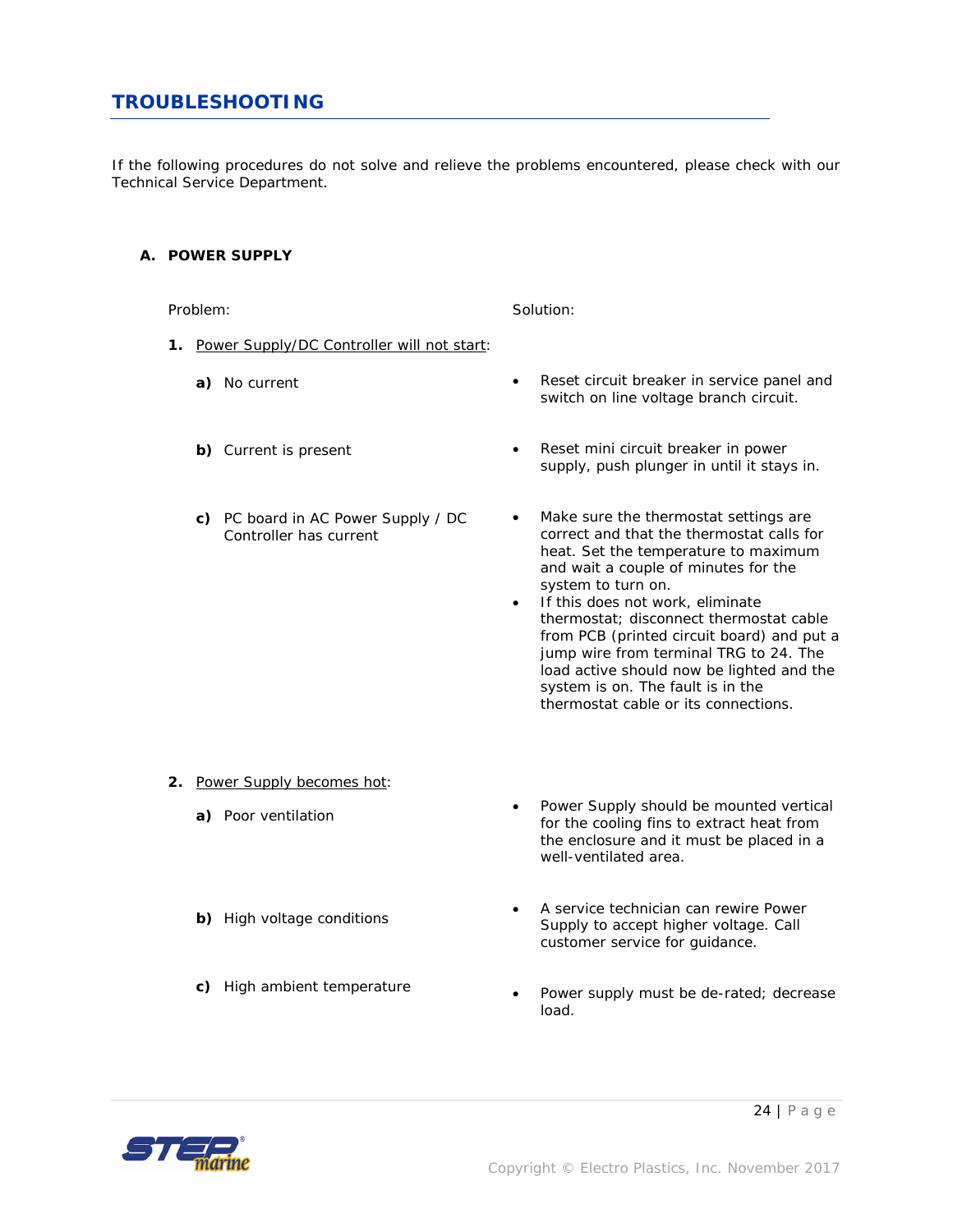### **B. HEATING ELEMENTS**

Problem:

- **1.** Insufficient temperature:
	- **a)** Thermostat setting

- **b)** Cold spots in the floor
- **c)** Hot spots in the floor
- **d)** Low supply voltage

Solution:

- Set temperature to desired level and leave it on day and night. This is the best energy saving mode. Temperature will build up in walls, floor and ceiling and the self-regulating heating elements will effortlessly maintain a warm comfortable environment.
- The most common cause is lack of insulation, humid or wet insulation or an air gap between flooring layers.
- Cold strips are noticed between elements also if they are spaced out too far.
- Hot water tubing and hot air ducts, etc., would contribute to hot spots. STEP<sup>®</sup> heating elements are self-regulating and cannot overheat by themselves.
- Some regions or locations may have a low supply voltage and some may take electricity from sub-panels with reduced voltage. This results in a proportionally lower heat output. It is possible to boost up the voltage so the elements can pull more amps but this requires engineering.

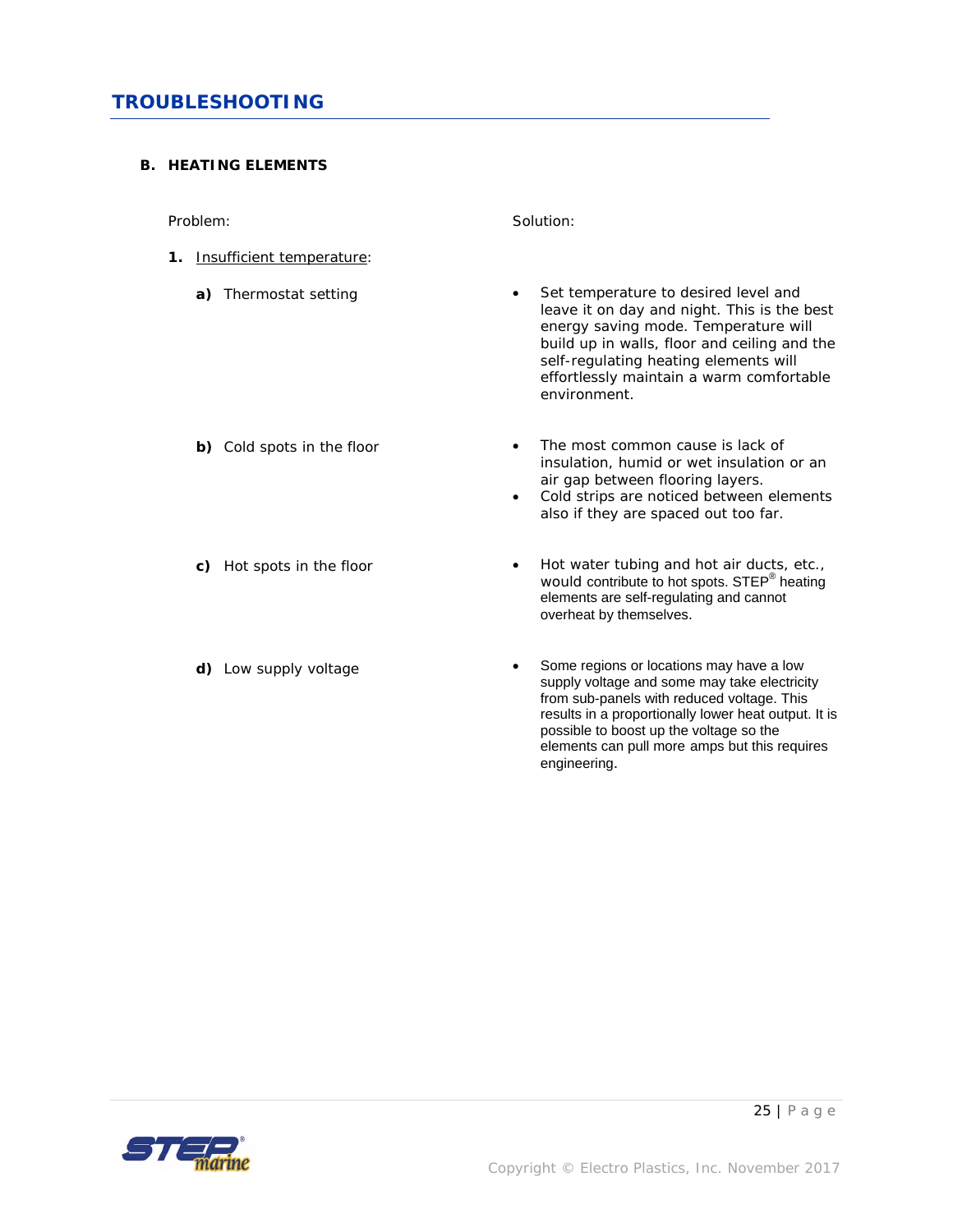### *Notes*

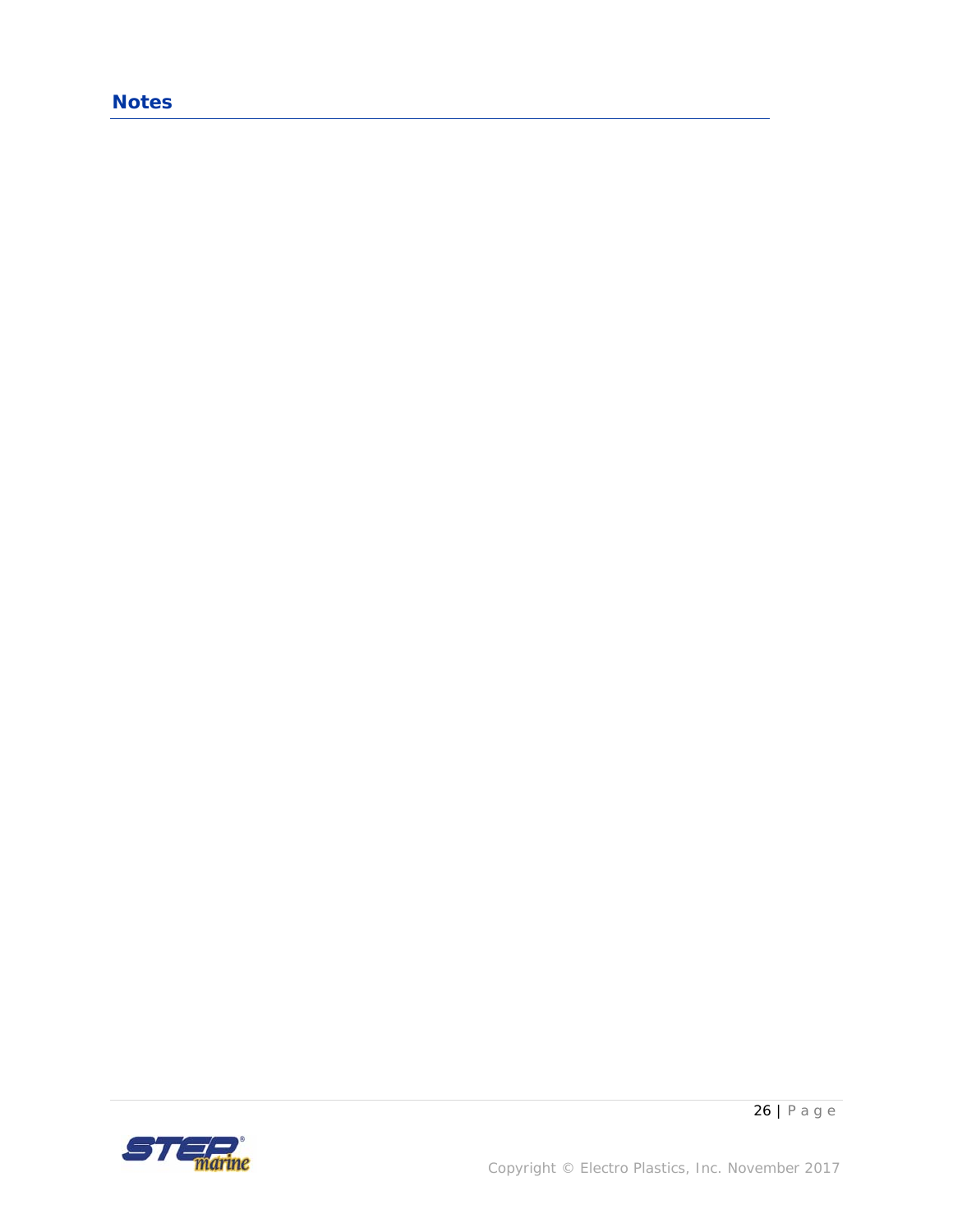### *Notes*